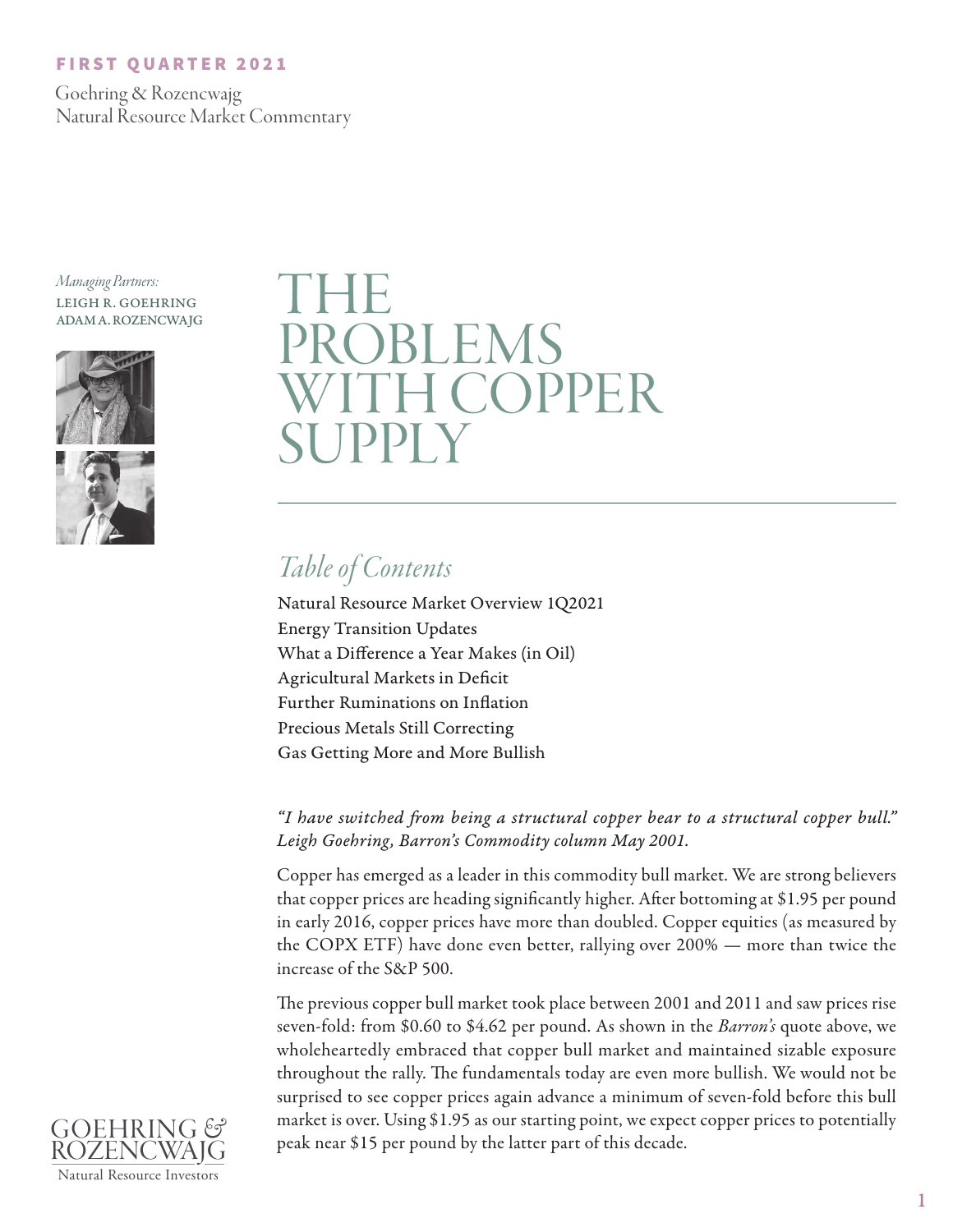In past letters we focused heavily on the various sources of copper demand and how strong they would be: how Chinese demand growth would continue to exceed expectations; how India would emerge as an important new source of consumption; and how the desire to build out the renewable energy grid would introduce a whole new source of demand. This last point is especially important: while copper is now often referred to as a "green metal," few analysts understood the connection between copper and renewable energy when we first wrote about it in 2016.

In this essay, we are shifting our focus from copper demand to supply. Our models strongly suggest copper mine supply growth will grind to a halt this decade. The number of new world-class discoveries coming online will decline substantially and depletion problems at existing mines will accelerate. Also, geological constraints surrounding copper porphyry deposits, a subject few analysts and investors understand, will contribute to the problems.

Stagnating copper mine supply, already colliding with strong demand, will push copper prices far higher than anyone expects.

Significant shifts began affecting global copper supply trends more than 15 years ago. The copper industry in 2005 began to quietly suffer from depletion problems. What depletion is and how it is measured is an extremely complex subject. Academics, engineers, and investors vigorously debate what exactly constitutes depletion and how it should be measured. In broad terms, mining causes two types of mineral depletion: a decrease in the quantity of the initial mineral reserve and a decline in the quality of the remaining mineral reserves. Here, we focus on the declining quality of copper ore reserves, what that does to the "head grade" (that is, the quality of the ore being mined), and its impact on future copper mine supply. As you will see, both ore reserves and quality of ore being mined are in pronounced declines.

Prior to 2005, few investors paid any attention to these related issues of depletion. The reason was simple: the average reserve grade and head grade of the copper industry had been trending upwards since the early 1980s. An extremely large number of new high-grade copper mines commenced production, starting in the late 1980s. State control of the Chilean copper industry was relaxed in the mid-1970s, leading to an explosion in exploration spending. Solvent-extraction electro-winnowing (SX/EW) allowed for the processing of oxide copper deposits (previously not possible) in the early 1980s. And there was the discovery and development of the massive, high-grade Grasberg coppergold project in Indonesia. By the late 1980s, the world was about to be flooded with new copper supply — all of it mined from new high-grade deposits.

However, by the late 1990s new trends were beginning to take hold. The introduction of new large-scale copper mines slowed dramatically while depletion in the existing, aging mine base slowly began to accelerate. In the summer of 2005, I had dinner with Richard Adkerson, CEO of Freeport-McMoRan, now the world's largest copper company. He told me how bullish he was regarding copper prices. At the time, copper had just reached \$1.50 per pound and investors had turned universally bearish, believing new supply would soon overwhelm demand. Mr. Adkerson explained that investors did not appreciate the depletion problem quickly taking hold and that copper mine supply growth would disappoint versus expectations. He added that the copper market would remain in deficit and copper prices would continue to move much higher. These were all great calls on Mr. Akderson's part.

**"STAGNATING COPPER MINE SUPPLY, ALREADY COLLIDING WITH STRONG DEMAND, WILL PUSH COPPER PRICES FAR HIGHER THAN ANYONE EXPECTS."**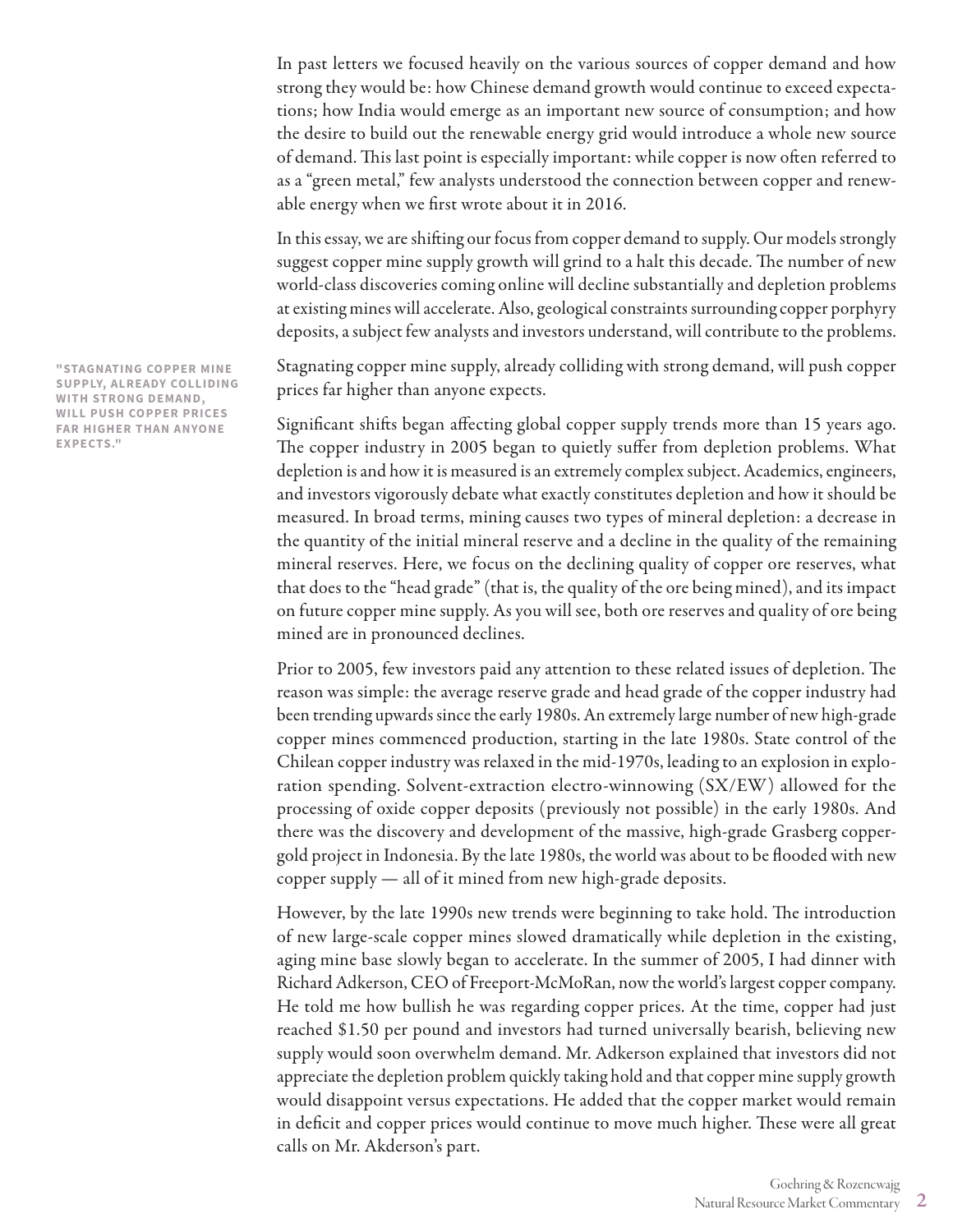**"MR. ADKERSON'S COMMENTS MADE A BIG IMPRESSION ON ME, SO IN THE SUMMER OF 2005 WE DECIDED TO UNDERTAKE A LARGE-SCALE RESEARCH PROJECT ON THE SUBJECT OF COPPER MINE** 

**DEPLETION."**



*Source: Wood Mackenzie, Bernstein, G&R models.*

Mr. Adkerson's comments made a big impression on me, so in the summer of 2005 we decided to undertake a large-scale research project on the subject of copper mine depletion. Prior to 2005, as far as we knew, no one had yet studied the nascent subject of depletion as it pertained to copper mining. We eventually modelled 115 mines representing 80% of global mine supply outside of China and what we found confirmed what Richard Adkerson had told me: after years of steadily rising, copper head grades had started to quietly decline. Incorporating all this new data into our copper mine supply model, we predicted the head grade drop would accelerate and wrote in our 2005 investor letter that mine supply would be "insufficient to close the structural gap between supply and demand [and that] copper prices must remain high."



*Source: Wood Mackenzie, Bernstein, G&R models.*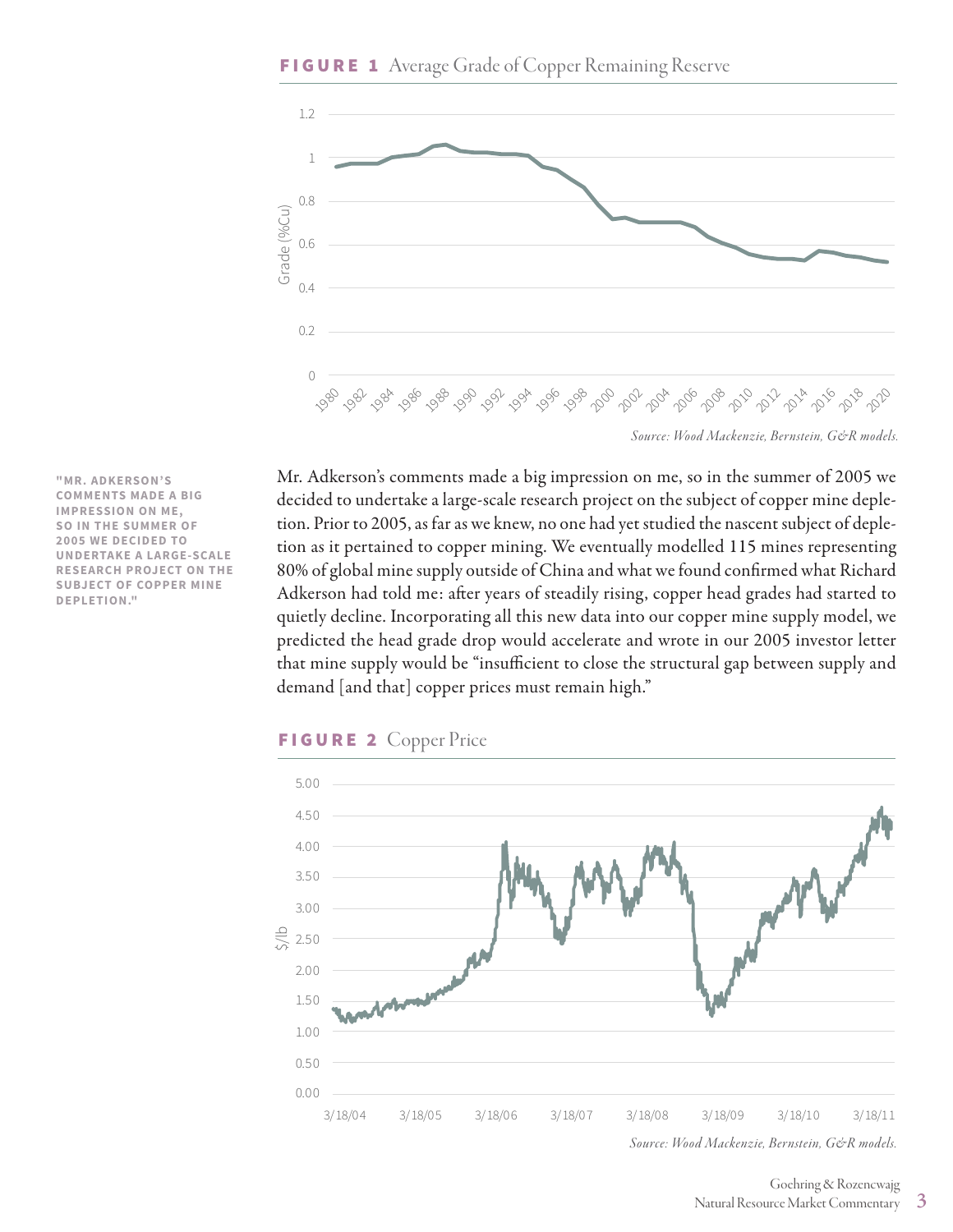Our analysis was correct. In previous high copper price cycles (1988 and 1994 for example), an immediate supply response almost always occurred. The reason: miners still had high-grade copper-rich zones that could be easily accessed and mined. However, by 2005, the creeping depletion problem made short-term supply responses harder to achieve because easily accessible high-grade zones had been mined long ago. Instead of retreating back below \$1.00 as everyone expected, copper prices more than doubled over the next six months reaching a then-record \$4.10 per pound — more than twice the previous all-time high of \$1.65. The bull market lasted another five years before finally peaking at \$4.65 per pound in 2011.

High prices eventually did bring about a significant mine supply response but it took over 5 years. Between 2005 and 2010 copper mine supply grew annually by only 1.4%. However, by 2010 copper mine supply was set to grow strongly. In the Democratic Republic of Congo the massive Tenke Fungurume deposit was developed and the Katanga mine was expanded. In Zambia, the huge Sentinel copper market came online in 2015. In Peru, the giant Toquepala mine was expanded while new massive greenfield mines Las Bambas, Toromocho, and Constancia all commenced production. In Kazakhstan, the large Atkogay copper mine came online in 2016. In total, mine production grew 27% between 2010 and 2016 — almost three times as fast as between 2004 and 2010. The final surge in mine supply growth coincided with copper's low of \$1.95 in 2016. Since 2016, copper mine supply has hardly grown, which brings us up to today.

The question is what will happen to copper supply as we progress through this decade? Our research strongly suggests that supply growth, which has been minimal since 2016, will continue to disappoint.

Back in 2014, as the copper bear market dragged on, we decided to update and expand our original 2005 copper mine supply study. At the time, copper demand had remained strong, but supply was growing rapidly. We wanted to create a "roadmap" telling us when copper mine supply might slow. Slowing copper supply would give us the signal to aggressively re-establish our copper related investments. In that project, we expanded our research to include reserve data as well as production trends. Our model included 24 copper producers going back to 2001 representing over 65% of global production outside of China.

At first, the data perplexed us. Our previous study suggested the industry faced a serious depletion problem. Even after all the new mine development, the industry's head grade was still 30% lower in 2015 than in 2001 and the capital cost per tonne of annual production had surged four-fold from \$20,000 to \$80,000 — both classic signs of depletion. On the other hand, the industry was adding new reserves very easily — not normally an indication of depletion problems. Between 2001 and 2014 the companies in our index replaced nearly 300% of their production with new gross reserves. Focusing only on the reserve replacement ratio, there appeared to be no depletion problem at all. Strongly growing reserves also suggested production growth should continue for the foreseeable future. Looking only at the reserve additions, the future of the global copper industry looked rosy.

Escondida, the world's largest copper mine, showed the apparent ease with which production could be replaced by ample new resources. In 2000 Escondida reported "measured and indicated" resources of 2.9 bn tonnes of ore reserve containing 32 mm tonnes of copper. By 2012 measured and indicated resources had grown to 9.1 bn tonnes containing 54 mm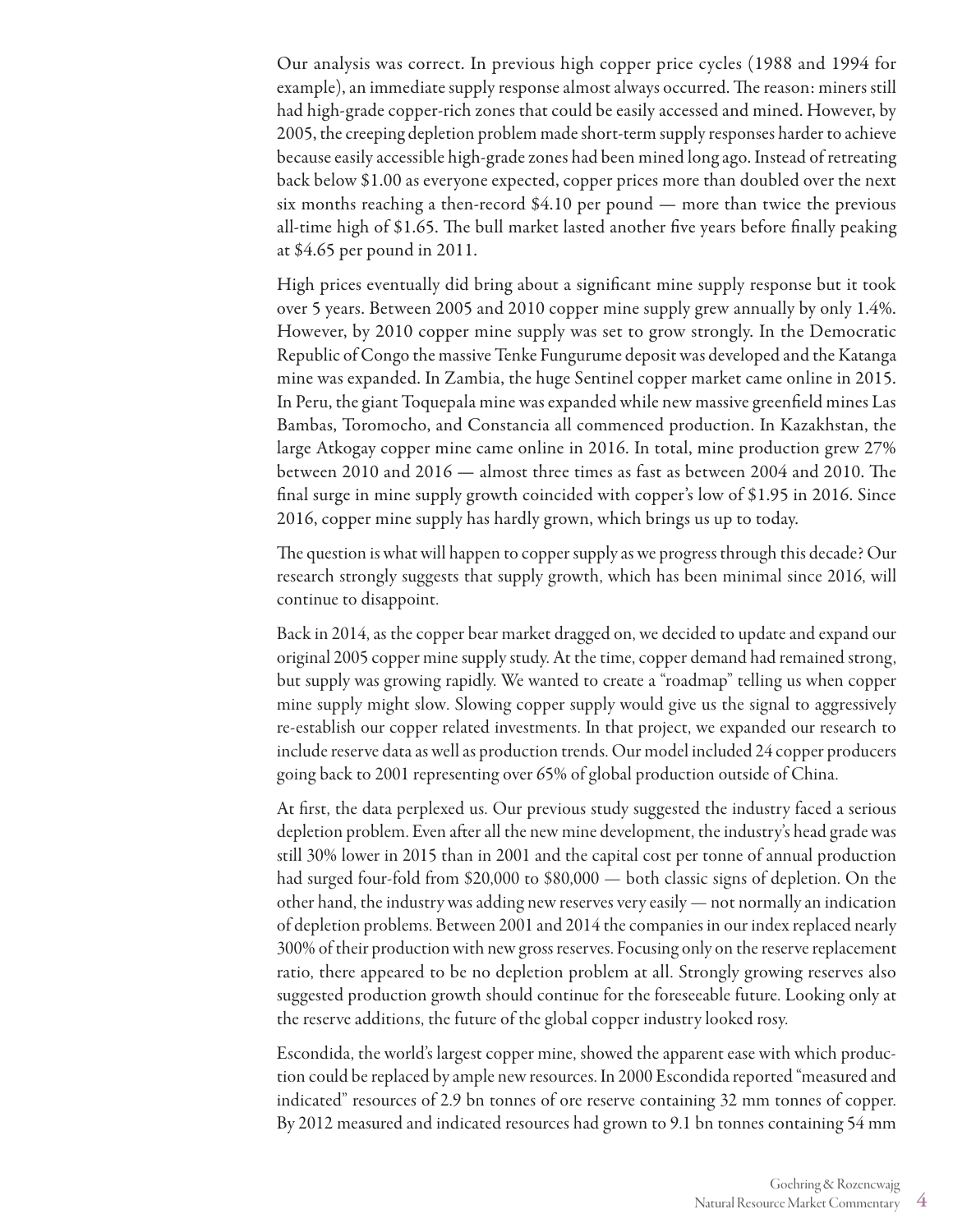tonnes of copper. Between 2000 and 2014 Escondida produced over 15 mm tonnes of copper. Not only had the operators of Escondida replaced everything produced, but they had grown their copper resource base by almost 70%. At first glance, Escondida's results, as well as those of the copper industry as a whole, looked very impressive and did not suggest a depletion problem.

However, a completely different story began to emerge as we analyzed the industry data more closely. After studying the various sources of the copper industry's reserve additions, we realized very few new discoveries had been made. Nearly 80% of the industry's gross new reserves booked between 2001 and 2014 came not from new discoveries, nor from finding new copper zones within, alongside, or beneath existing deposits. Instead, almost all of these reserve additions came from re-classifying what had been considered waste rock into minable ore — a process known in the industry as "lowering the cut-off grade."

Copper companies can add reserves in one of two ways: by making new discoveries or lowering the "cut-off" grade of their existing reserve base. The "cut-off" grade is nothing more than the minimum grade needed to make a unit of rock economic to extract at a certain price in a projected mine plan.

Lowering the cut-off grade occurs when mining companies assume higher forecasted copper prices in their production models. As a consequence, very low-grade ore, previously considered to be non-economic and waste, can now be mined profitably. In response to lowering the cut-off grade, non-economic waste rock can now be reclassified as a reserve. As the copper price rallied from 65 cents to \$4.00 between 2001 and 2014, companies were able to significantly lower the cut-off grade that separated waste from ore. As the cut-off grade moved steadily lower, reserves moved steadily higher.

If lowering the cut-off grade were the major source of new reserve additions, you should expect to see the grade of new reserves added each year to move steadily lower. Turning back to our database of 24 companies, we calculated that the average grade of new reserves added each year steadily declined.

We estimate that in 2001 the grade of new reserves booked was 0.8% copper. By 2012, just after the peak in copper prices, the grade of new reserves had dropped by nearly two-thirds — to only 0.26%. So while the copper industry was able to more than replace production with new reserves, the quality of those reserves (as measured by the grade) dropped dramatically. An industry making few new discoveries, but more than replacing its reserves with lower grade material, by definition must be lowering its cut-off grade. Our models suggest almost all of the gross reserve additions between 2001 and 2014 were related to lowering of the cut-off grade.

Between 2006 and 2014, our group of 24 companies averaged 12 mm tonnes of annual copper production. Gross reserve additions easily offset production, averaging 27 mm tonnes per year. Careful analysis of these annual reserve bookings shows that new deposits were responsible for only 6 mm tonnes of new copper reserves while brownfield expansions made up the remaining 21 mm tonnes. As much as 80% of the brownfield expansions likely came from lowering the cut-off grade. We concluded this was not sustainable. Back in the second quarter of 2014 we wrote in our investor letter, "The reason the distinction of how reserves are being added is ultimately so important is that there is a natural limit on how far you can lower your cut-off grade. In other words, below a certain cut-off grade, the cost and complexity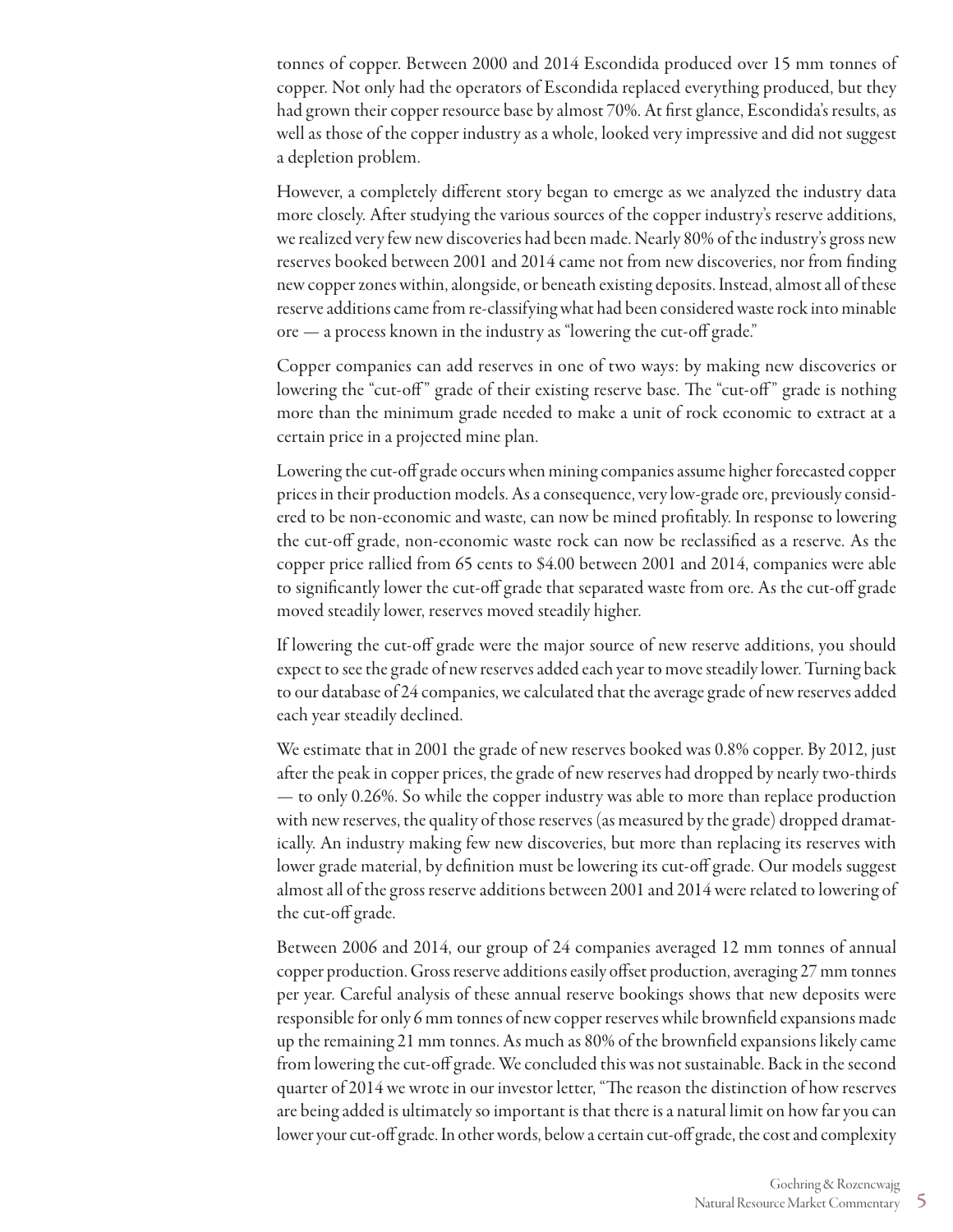to produce copper begins to grow exponentially. Our analysis suggests that we are quickly approaching the lower limits of cut-off grades." We concluded: "If this is correct, then we are rapidly approaching the point where reserves cannot be grown at all."

The 40-year operating history of the Escondida copper mine clearly outlines all the problems faced by the copper industry: declining reserve and head grades, depletion issues (as measured by head grade), and the limits and complexities of mining lower and lower grade ore. Over the last 20 years Escondida has been able to maintain its copper production while increasing its minable reserves. However, Escondida's ability to maintain production and significantly grow reserves is largely related to their ability to reduce cut-off grades in response to higher copper prices. Almost all copper producers followed this pattern between 2000 and 2014; however, we believe the copper mining industry has now gone as far as they can in lowering the cut-off grade further.

The Escondida copper deposit was discovered by the famous copper porphyry geologist David Lowell back in 1981. Put into production in 1990 by a consortium of mining companies that included BHP and Rio Tinto Zinc (RTZ), Escondida's minable 1990 copper ore reserves were estimated to be 1.8 billion tonnes of ore grading 1.6% copper using a cut-off grade of 0.7%. Escondida went through a decade of expansion and, by 2000, the mine was producing 1 mm tonnes of copper. For the first eight years of production, Escondida's operators BHP and RTZ mined Escondida's best ore. Between 1990 and 1999, the average copper head grade of the mine averaged 2.85%, well above the mine's reserve grade of 1.6%. Ore being mined at head grades almost twice the reserve grade suggests Escondida's operators were making a conscious effort to mine their very best ore grade first. In the parlance of the mining trade, the operators of Escondida were aggressively high-grading their deposit. High grading, a practice commonly used in the mining industry, has both short-term positive and longer term negative effects. By mining your highest quality ore first (i.e. the ore that contains the most copper), you lower your operating costs and generate more cash. However, longer term, high-grading accelerates the decline in the quality of your reserve base as you mine your best ore first, and leave behind lesser quality ore to be mined later. If the operators were aggressively high-grading Escondida's reserves, then both ore grades and head grades should decline. In Escondida's case, this is exactly what we saw.

After eight years of aggressive high-grading, the copper contained in Escondida's remaining ore reserves had declined dramatically. By 2000, ore reserves had reached 3 billion tonnes (primarily from the inclusion of the Escondida Norte deposit), however the grade had fallen from 1.6% in 1990 to 1.1% in 2010 — a drop of over 30%. Escondida's head grade began to fall rapidly and copper production began to decline sharply. In 1998 Escondida's head grade was still 2.75%, but by 2002 Escondida's head grade had fallen to 1.6% — a drop of over 40%. Reflecting this big drop in head grades, Escondida production fell from 1 mm tonnes of copper in 2020, to only 750,000 tonnes in 2002. In order to stem production weakness related to declining head grades, Escondida's operators in 2002 commissioned the "Phase IV" expansion project. In 2005 the Escondida Norte deposit was brought into production, and additional SX-EW capacity for the treatment of lower grade oxide ore was added. By 2004 copper production was growing again; however, reserve and head grade data clearly showed depletion issues were still firmly embedded in the deposit.

Between 2002 and 2006, the average copper head grade mined at Escondida stabilized; however, Escondida's operators were still mining ore with twice the head grade of the reserve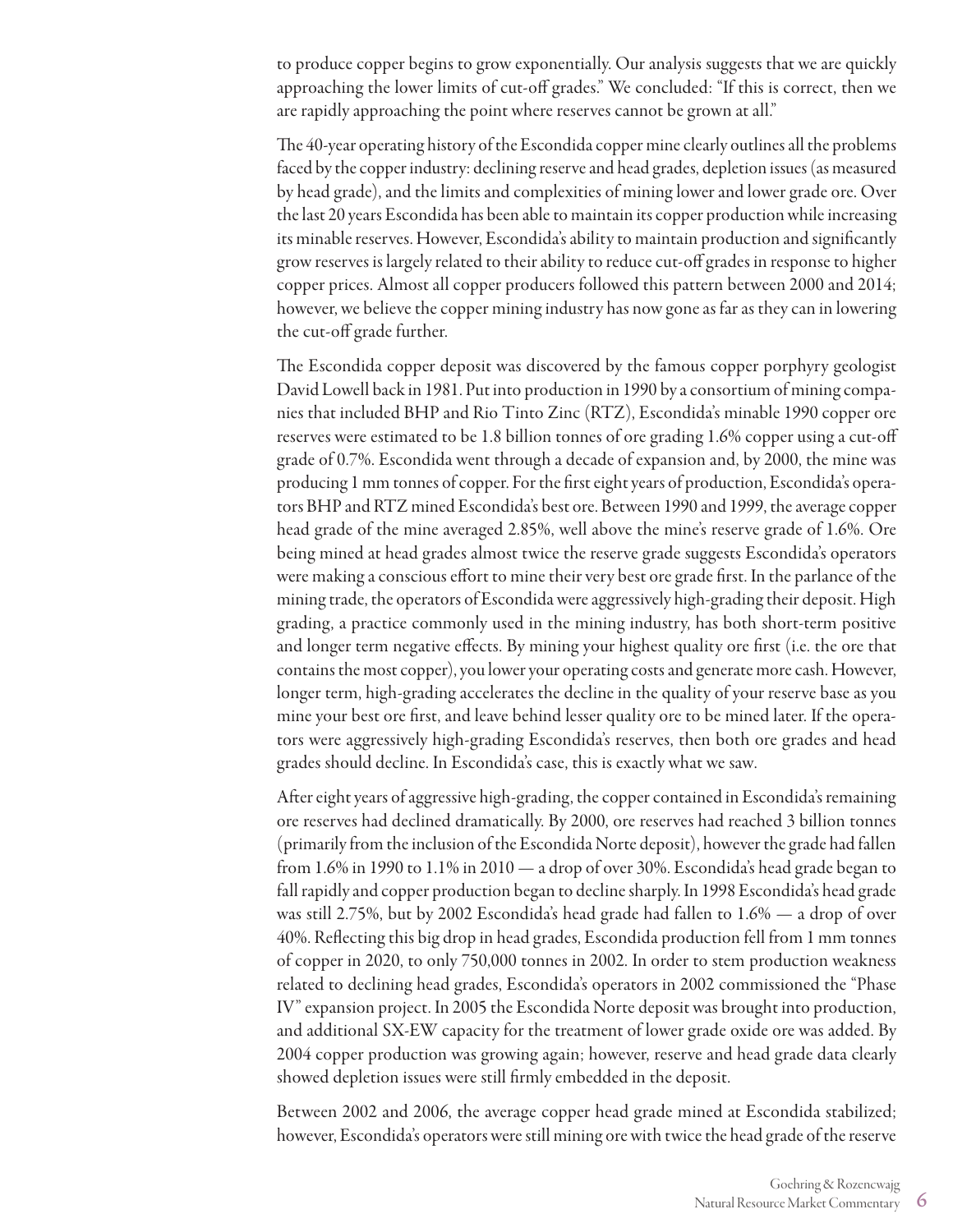grade. Escondida's 2002–2006 head grade averaged 1.6% head grade, more than double the 0.78% copper grade of the ore reserves. Given the aggressive high-grading efforts, it was predictable that both ore grade, followed by head grades, should show further steep declines. This is exactly what we saw. Between 2005 and 2012, Escondida's ore grade fell from 1.0% in 2005 to 0.59% in 2012 — a drop of over 40%. In response to dropping ore reserve grades, Escondida's head grade fell from 1.6% in 2005 to 1.13% in 2012 — a drop of 20%. Reflecting the fall in Escondida's head grade, copper production steadily declined. By 2007 copper production peaked at almost 1.4 mm tonnes; however, by 2012, it had fallen back to 880,000 tonnes. Escondida's operators announced another major expansion project aimed at increasing the milling and concentrating of sulfide ores in an effort to offset declining production. A new concentrator was to be build, an old concentrator rebuilt and expanded, and a new water desalinization plant was to provide additional water for the new concentrator. Sulfide milling capability, which stood at 220,000 tonnes per day in 2012, was expanded to 375,000 tonnes per day by 2017 — a massive 70% increase.

Between 1992 and 2007 Escondida went through four major expansions, which ultimately increased copper production by over 1 mm tonnes. These four expansion projects together cost \$2.5 bn and raised Escondida's copper production from 300,000 to 1.3 mm tonnes. In contrast, the 2012 expansion project, when completed in 2017, cost over \$7.0 bn. Remember our comments on how the capital costs rise exponentially as head grades get lower and lower? Even though Escondida's last expansion cost 180% more than the previous four expansions combined, the \$7 bn of capital spending could only stabilize and not grow production. Escondida's copper production in 2020 still sits almost 10% below 2007 production levels.

However, the depletion treadmill continues to turn for Escondida. Since 2012, Escondida's ore reserve grade and operating head grade continue to slip. Ore reserve grades fell from 0.59% to 0.57%, and head grades fell from 1.12% to 0.84%. Even with the big decline in head grades, the Escondida deposit is still being high-graded. The operators of Escondida are still mining ore at head grades almost 50% above reserve grades — giving us a strong indication that both reserve grades and head grades will continue to decline.

 We have now fully updated our 2014 study on copper reserves. Between 2011 and 2016, copper prices sold off materially, eliminating the ability to further lower cut-off grades. With this avenue of reserve growth closed, the industry once again found itself faced with depletion problems that significantly impacted reserve additions. After having boasted a reserve replacement of nearly 300% over the previous decade, our group of companies were barely able to replace production between 2014 and 2020. Copper production from our group of 24 companies went from averaging 12 mm tonnes between 2006 and 2014 to 13 mm tonnes between 2014 and 2020. At the same time gross copper reserve additions collapsed from 27 mm tonnes annually to 13 mm tonnes.

The slowdown was driven by disappointing brownfield additions, just as we had predicted. New mine reserve additions were largely constant over the two periods, averaging 5 mm tonnes annually. Brownfield reserve additions, no longer propelled by an ever-falling cut-off grade, collapsed by almost 65% from 21 mm to 8 mm tonnes per year. In 2014 we predicted the industry's underlying depletion problem could no longer be masked by changes to cut-off grades and that reserves would soon stop growing. This is exactly what happened.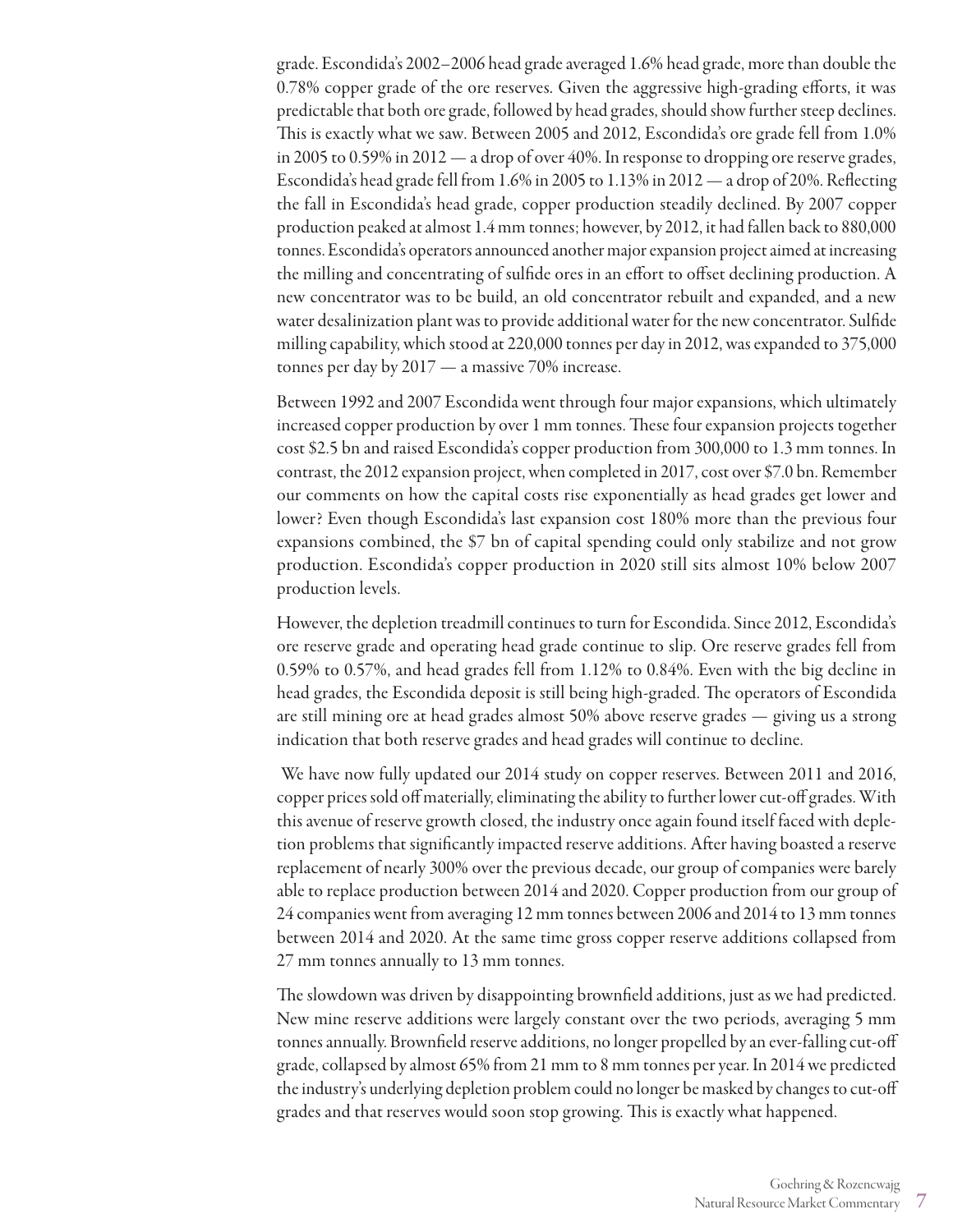|                                     | $2006 - 2014$ | $2014 - 2020$ | Change   |
|-------------------------------------|---------------|---------------|----------|
| New Mine Additions                  | 5.5           |               | $-9\%$   |
| <b>Brownfield Reserve Additions</b> | 21            | 8             | $-62\%$  |
| Production                          | $-12.$        | $-13$         | 8%       |
| <b>Net Reserve Additions</b>        | 15            |               | $-100\%$ |

#### **FIGURE 3** Reserve Changes per Year (mm t)

*Source: Company filings, G&R models.*

Once again, Escondida provides an excellent example of the depletion problems being faced by all copper miners in our latest study. Between 2005 and 2012, Escondida's ore reserves grew from 3.2 bn tonnes to 9.1 bn tonnes and contained copper in those reserves grew from 32 mm tonnes to over 54 mm tonnes, greatly exceeding the 8 mm tonnes of copper production. However, no new exploration successes occurred at Escondida. Instead nearly 100% of the reserve additions that took place between 2005 and 2012 occurred because high copper prices allowed Escondida's operators to lower the mine's cut-off grade. In 2005 we estimate Escondida's cut-off grade was close to 0.45%. By 2012 the cut-off grade had been lowered to 0.27%.

The impact of a lower cut-off grade can be easily seen in Escondida's reserve report. In 2005 Escondida's ore reserves had a grade of 1.0%; by 2012 the grade had fallen to 0.6%. The copper bear market, which started in 2011, prevented further cut-off grade lowering from being the primary source of additions to reserves. After peaking at 9.1 bn tonnes in 2012, Escondida's reserves have fallen to 8.8 bn tonnes and reserve grades continued to fall. By 2021 reserves had fallen another 5% — from 0.60% to 0.57%. Contained copper in these ore reserves, which stood at 54 mm tonnes in 2012, had fallen to 51 mm. Between 2012 and 2020, Escondida was unable to replace all of its production with new reserves.

Between 2005 and 2012, Escondida added almost 30 mm tonnes of copper and replaced 275% of the reserves it produced — almost all by aggressively lowering the mine's cut-off grade. Between 2012 and 2020, falling copper prices prevented Escondida's operators from lowering cut-off grades and reserve additions plummeted to only 4 mm tonnes. The reserve replacement ratio had fallen form 275% to only 50%.

Going forward, the supply story will get even more bullish as all these trends continue to accelerate. Over the past ten years, new copper discoveries have slowed dramatically. Since there is often a multi-year lag between new discoveries and reported reserves, Greenfield additions will likely disappoint as we proceed through the decade. S&P Global Market Intelligence estimates that new discoveries averaged nearly 50 mm tonnes annually between 1990 and 2010. Since then, new discoveries have fallen by 80% to only 8 mm tonnes per year. At the same time, copper exploration budgets have increased more than three-fold from ~\$800 mm annually between 1990 and 2010 to \$2.5 bn annually since 2010, implying capital intensity surged 18-fold from \$17 to over \$300 per tonne. The tremendous amounts of exploration dollars being spent show little in the way of exploration success.

Brownfield reserve additions will likely continue to disappoint as well. Since 2013, the industry mostly held its cut-off grade unchanged as copper prices sold off and reserve

**"GOING FORWARD, THE SUPPLY STORY WILL GET EVEN MORE BULLISH AS ALL THESE TRENDS CONTINUE TO ACCELERATE. OVER THE PAST TEN YEARS, NEW COPPER DISCOVERIES HAVE SLOWED DRAMATICALLY."**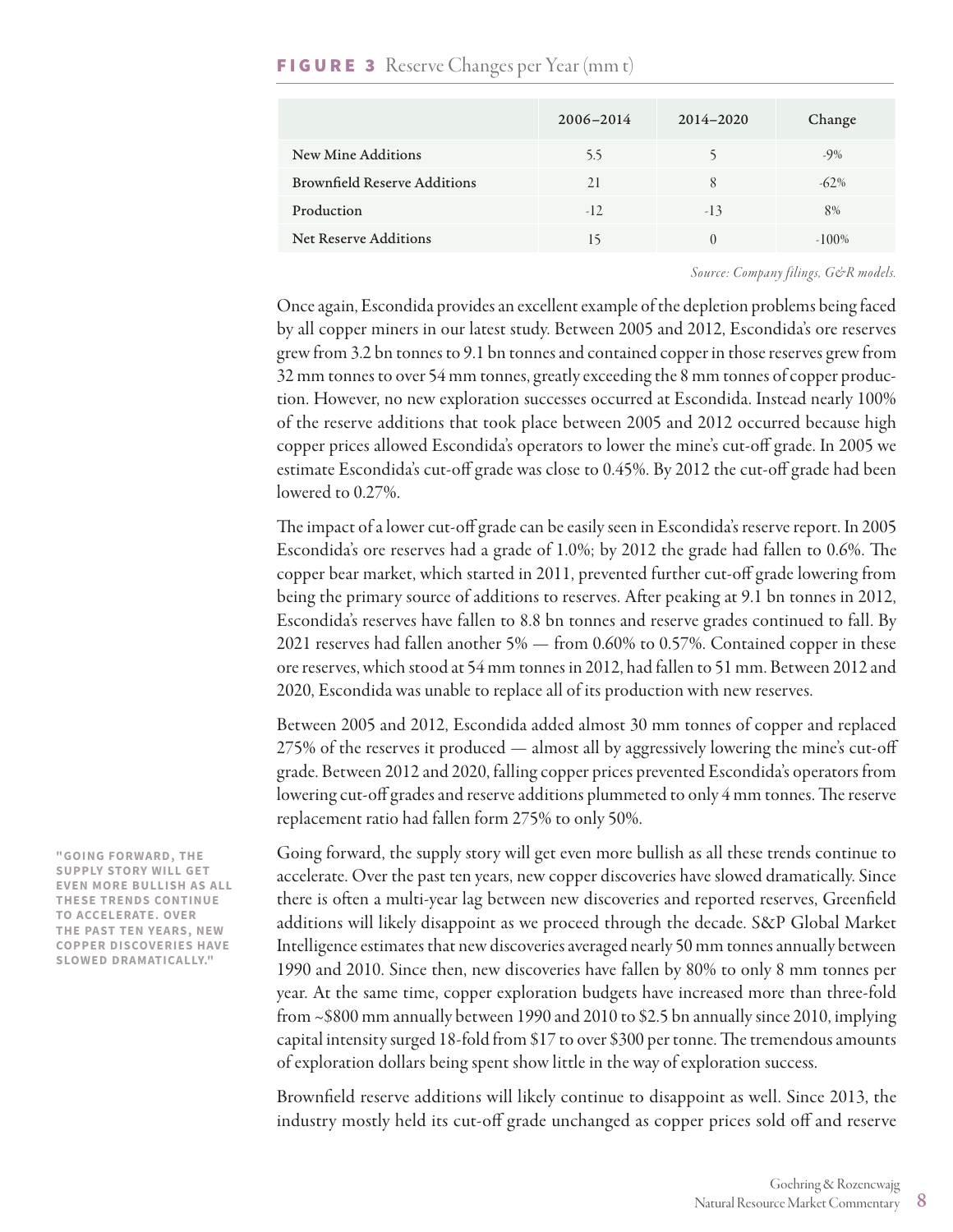#### **FIGURE 4** Copper Discoveries & Capital Expenditures



*Source: S&P Global Market Intelligence.*

additions plummeted. We think prices are heading significantly higher. If we are so bullish, is it not possible that much higher copper prices will again allow copper mining companies to bring uneconomic ore into their reserve basis, just as they did between 2005 and 2014? Now that prices are making new highs, should we not expect cut-off grades to be lowered again, resulting in accelerating and significant brownfield reserve additions as we progress through this decade?

Our research tells us the copper industry's ability to increase its reserve base by lowering its cut-off grade is nearing an end, regardless of how high copper prices go. It is a complicated but very important subject based on how copper porphyry deposits are geologically formed. This whole subject is not well understood by most copper analysts. Since 80% of the world copper is mined from copper porphyry deposits, please let us explain.

Copper porphyry deposits tend to have a predictable relationship between grade and tonnage. In other words, for a given copper porphyry, a reserve engineer can plot the quantity of ore for each given grade. As you can see below a porphyry grade-tonnage plot does not look like a normal curve but instead has a long right tail. It turns out that the grade-tonne distribution in every copper porphyry deposit is "log-normal." A log-normal distribution differs from a normal distribution in that it is not symmetric about its mean, but rather exhibits a shallow tail extending from the right side on the horizontal axis and a very steeply descending tail approaching zero on the left side. All copper porphyry deposits display a log-normal distribution. The shape of this curve is important because it provides us with a way of estimating the ultimate potential expansion of an individual resource by further drops in cut-off grade assumptions. Also, the shape of the log-normal curve tells us that the massive expansion of existing copper reserves from dropping the cut-off grade further cannot be replicated.

Above is an idealized grade-tonnage plot for a large hypothetical copper porphyry deposit. This hypothetical deposit has 1 billion tonnes of resource grading 0.5% copper or 4.6 mm tonnes of contained copper. Until the mid-2000s, a 0.4% cut-off grade was typical, which meant everything to the left of the dashed line was considered waste rock. The remaining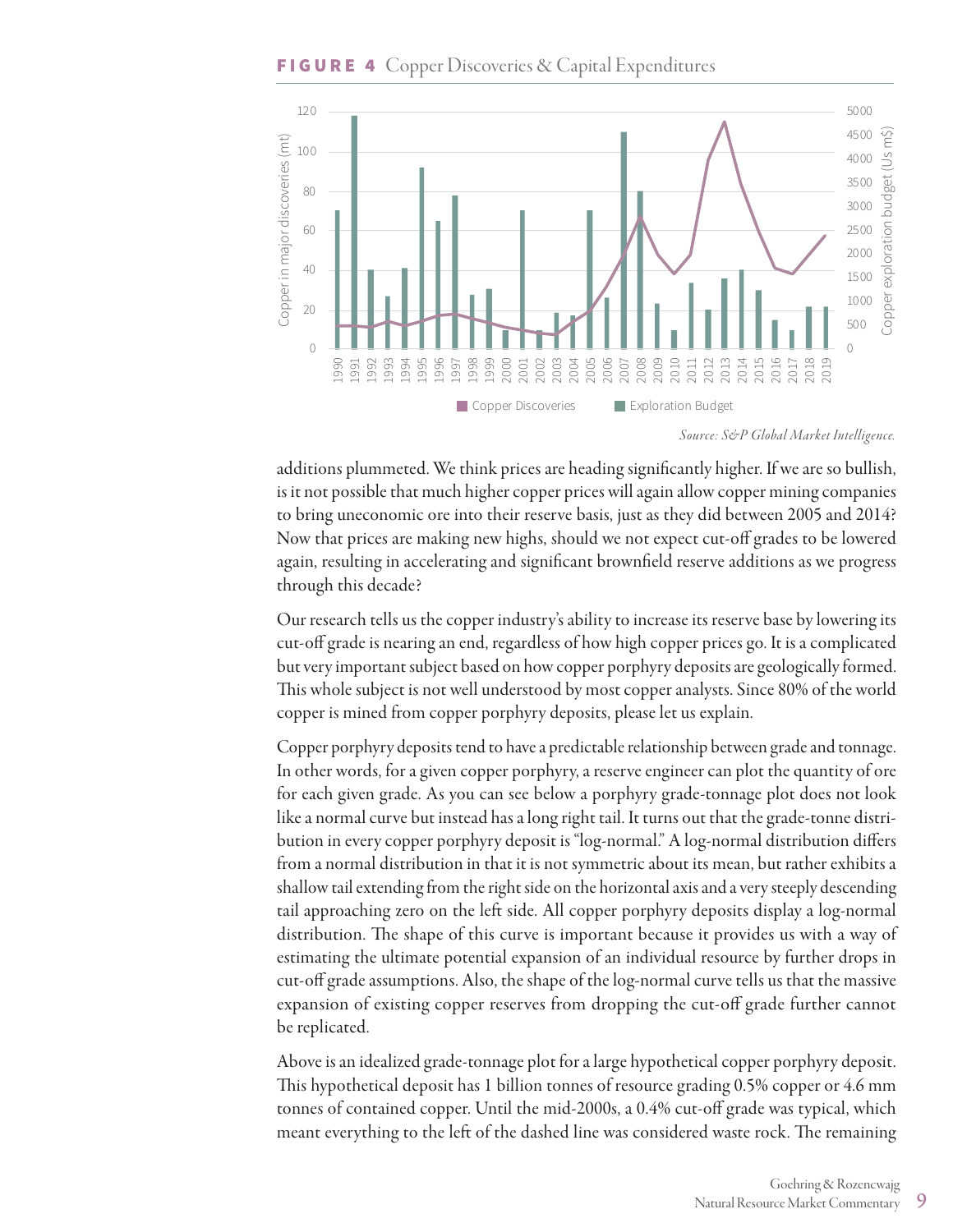

ore above the cut-off grade totaled 500 mm tonnes grading 0.64% copper or 3.3 mm tonnes of contained metal.

In 2014, we explained how the cut-off grade had likely been reduced from 0.4% to 0.25%. According to our hypothetical grade-tonnage curve this would add an incremental 340 mm tonnes of new brownfield reserves at 0.33% copper or another 1.1 mm tonnes of contained metal. Total reserves would therefore go from 3.3 mm tonnes of contained copper at 0.64% to 4.4 mm tonnes at 0.51%. Between 2004 and 2014, our models suggest the average grade of new brownfield reserve addition was 0.25% — very much in-line with what our idealized grade-tonnage suggested. Furthermore, such a reduction in overall reserve grade implies over 30% more material (and hence capital) is required to produce the same amount of contained metal, again consistent with actual industry trends.

Lowering the cut-off grade clearly cannot go on indefinitely; unlike interest rates there is a firm low at zero. More important, the log-normal shape of the grade-tonnage plot means that most of the reserves have likely already been added. Most reserves are located on the right side of the mean where the grade-tonnage curve has a long tail. On the left hand side of the mean, the log-normal distribution shows that the grade-tonnage curve has a very short tail with far few reserves. For example, taking the cut-off grade down by 0.15% from 0.4% to 0.25% added an incremental 1.1 mm tonnes of new copper reserve. Taking the cut-off grade down another 0.15% from 0.25% to 0.1% would only add another 300,000 tonnes of contained copper — 70% less than going from 0.4% to 0.25%. At that point, reducing the cut-off grade to zero would only add an incremental 2,000 tonnes of contained copper reserve.

Because the grade-tonnage plot is not symmetric, once you hit a certain cut-off (typically near the mean resource grade), it is no longer possible to add large amounts of reserves. Given the average resource grade of a modern porphyry is likely in the 0.3–0.4% range, the industry is probably already past the point of adding reserves by lowering the cut-off grades. The log-normal shape of the copper porphyry grade distribution prevents further signifi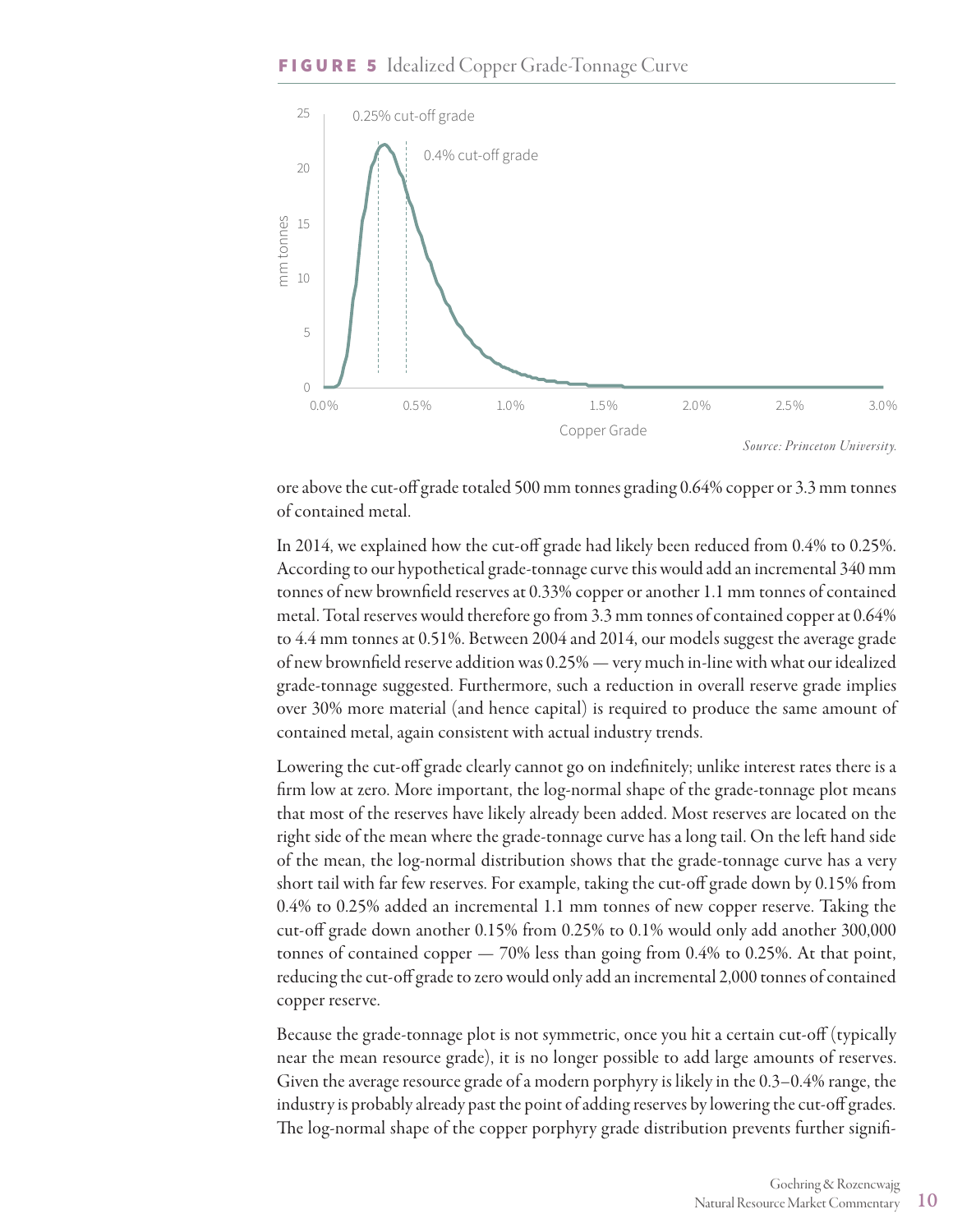cant reserves additions once you pass the mean. The steeply dipping left-hand tail make significant reserve additions impossible — the reserves are just simply not there. The copper mining industry was able to use high copper prices to more than replace production with new reserves between 2005 and 2014 by lowering the cut-off grade. In the next copper bull market, the copper industry will not be able to add reserves by lowering the cut-off grade — no matter how high copper prices go.

It is extremely likely that over the coming years, copper supply growth will remain muted. There are new projects coming online, including Kamoa/Kakula in the DRC and the Oyu Tolgoi block-cave (once major geotechnical issues are resolved), however our modeling suggests these will likely serve to offset depletion from existing operations. Given the huge slowdown in discoveries, the weak reserve additions over the past decade, and the inability to add reserves by lowering the cut-off grade, it seems difficult to see how reserves and production can grow materially.

The copper bull market is now underway. Investors are beginning to appreciate the demand story surrounding copper but most investors do not understand the complex issues now affecting supply. Between 2000 and 2020, high copper prices allowed companies to grow their reserve basis even in the face of limited new copper discoveries. Because of increasing depletion issues, the lack of new world class mines coming online, and geological constraints embedded in copper porphyry deposits, our research tells us that copper supply will show little growth this decade. Strong demand is about to collide with severe copper supply problems. Copper prices are heading much, much higher.

# *Natural Resource Market Overview 1Q2021*

Global commodity markets in 1Q21 continued to show significant strength. Despite surging COVID-19 cases and bleak press coverage, commodity prices continue to suggest strong economic growth lies ahead. Successful vaccine rollouts — more successfully in the US, Britain, and Israel, less successfully in Europe and Canada — point to a strong rebound in global travel and economic activity as the global economy reopens. Commodity prices as measured by the Goldman Sachs Commodity index, which has a very high energy weighting, rose 14% in 1Q21. Since bottoming at the end of April last year, the index has advanced over 100%. The Rogers International Commodity Index, which has a large agricultural exposure, rose 11% during the quarter. Since April 2020, the Roger's commodity index has advanced almost 75%.

Natural resource equities also showed considerable strength in 1Q21. The S&P North American Natural Resource Sector index, which has significant exposure to energy, rose over 19% during the quarter. Since bottoming March 2020, the index has advanced 110%. The S&P Global Natural Resource index, which has more international mining and agricultural exposure, rose 12% during the quarter. Since it bottomed in March 2020, it too has advanced over 100%. For comparison purposes, the S&P 500 Index rose 5.8% during 1Q21.

Commodities with the greatest perceived economic sensitivity (oil and copper) continue to lead the market. Oil rose a significant 20% during the quarter and has now recovered all its COVID-19 losses. The oil market has slipped into a severe structural deficit. Oil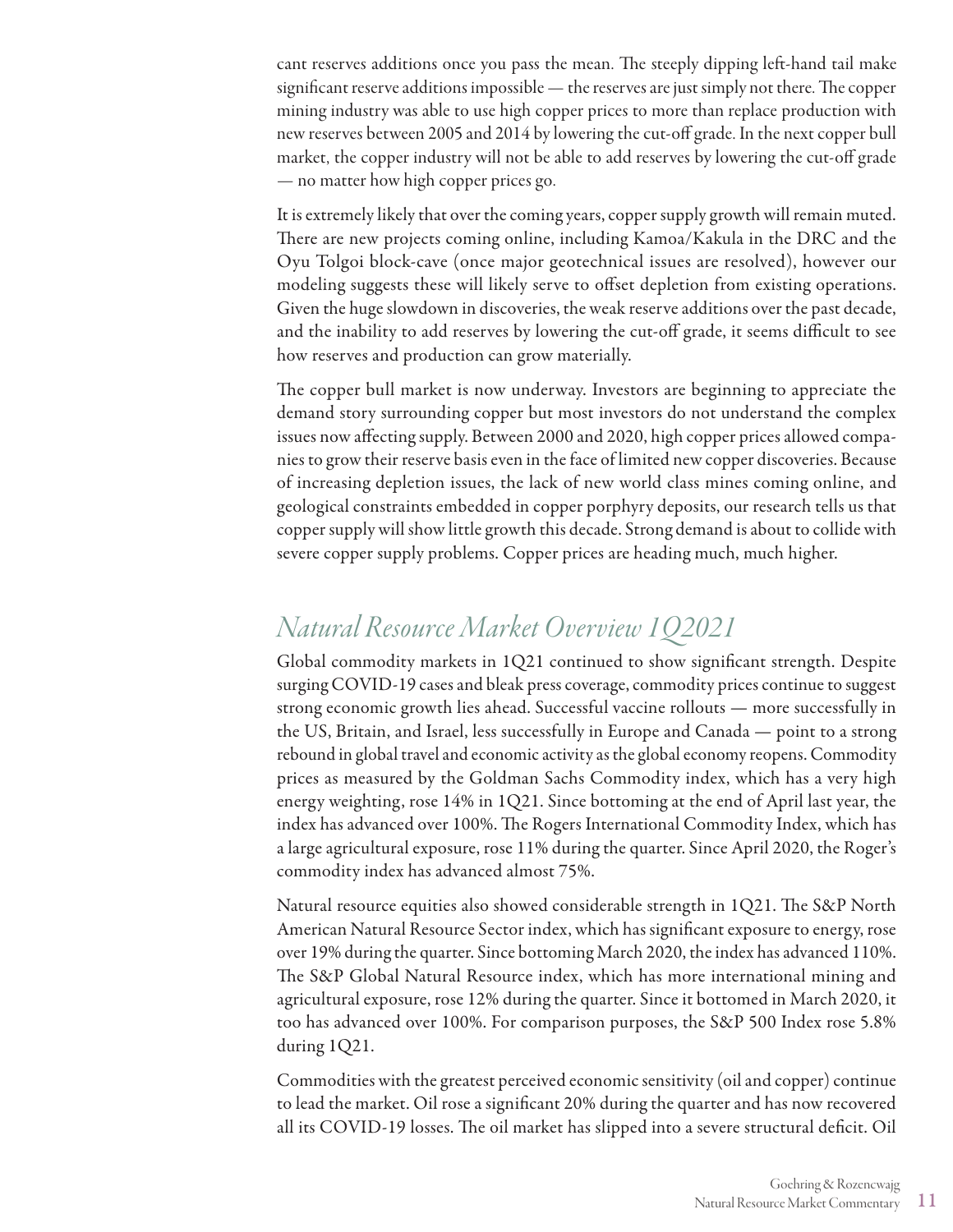prices are headed much higher and investors should maintain significant exposure to oil related investments. Please see the oil section of this letter for an in-depth discussion regarding supply and demand.

Copper rose 17% and now sits 50% over its pre-COVID 19 highs. Copper continues to lead the bull market in base metals and is the first and thus far only commodity to have made a new cycle high. Copper is also the only base metal to approach its all-time high reached in 1Q2011. Copper reached \$4.35 back in February 2021, within 6% of its all-time peak of \$4.65 set in 2011.

Grain prices were again strong in 1Q21. Corn prices, driven by continued large buying of both feed corn and ethanol by the Chinese, rose 17%. Soybeans rose 9% and wheat, in response to better global weather conditions, declined 3%. As we wrote last quarter, we believe 2021 could potentially see the beginnings of a global agricultural crisis. Global grain markets will continue to see continued tightening as the northern hemisphere planting, growing, and harvest season progresses. The United States Department of Agriculture (USDA) just released its 2021 US farmers' planting intention report. It was a shocker: US farmers now plan to plant almost 5 mm fewer corn and soybean acres versus the most recent surveys. We remain very bullish on global agricultural markets and recommend investors have significant exposure.

Natural gas prices rose only slightly (2.8%) in 1Q21. The natural gas withdrawal season started off with extremely warm weather in both November and December. Weather turned much colder in January and February and, except for the record cold outbreak that gripped Texas and the South, the rest of the US never experienced a severe cold outbreak. March also saw the return of warmer than normal weather. Overall, the US winter was approximately 5% warmer than normal. As the 2021 withdrawal season started, US natural gas inventories stood almost 7% above normal; however, strong LNG and Mexican pipeline demand, coupled with weak supply, brought inventories back to normal levels even in the face of warmer than normal winter temperatures.

Precious metals were mixed during the quarter. Gold prices declined 10% and silver prices fell 7%. Platinum prices, pushed by the continued high level of interest in hydrogen fuel cells, rose 10% while palladium continued its 5-year bull market run, rising 7%.

Gold and silver stocks, as measured by the GDX ETF and SIV ETF, were weak during the quarter as well, falling 10% and 8% respectively. The quarter was not without some very interesting drama, especially as it relates to silver. Many of our readers remember the long-standing rumor that a large New York bank maintains an extremely large short position in the silver market — a rumor we view with skepticism. Spurred on by this rumor and eager to recreate their huge success in producing massive short squeezes in stocks such as GameStop (GME), a group of retail investors attempted to create a short squeeze in the silver market.

After two days of furious buying, retail buyers were able to push the silver price up almost 15%. Ultimately the squeeze failed and the retail investors were forced to give up. We believe this is a strong indication that the phantom short position never existed or, if it did, it was much smaller than widely believed. Silver prices are now 5% lower than before the attempted short squeeze. Before this precious metals bull market is over, we expect to see another attempt by a financial player to corner the silver market, much as the Hunt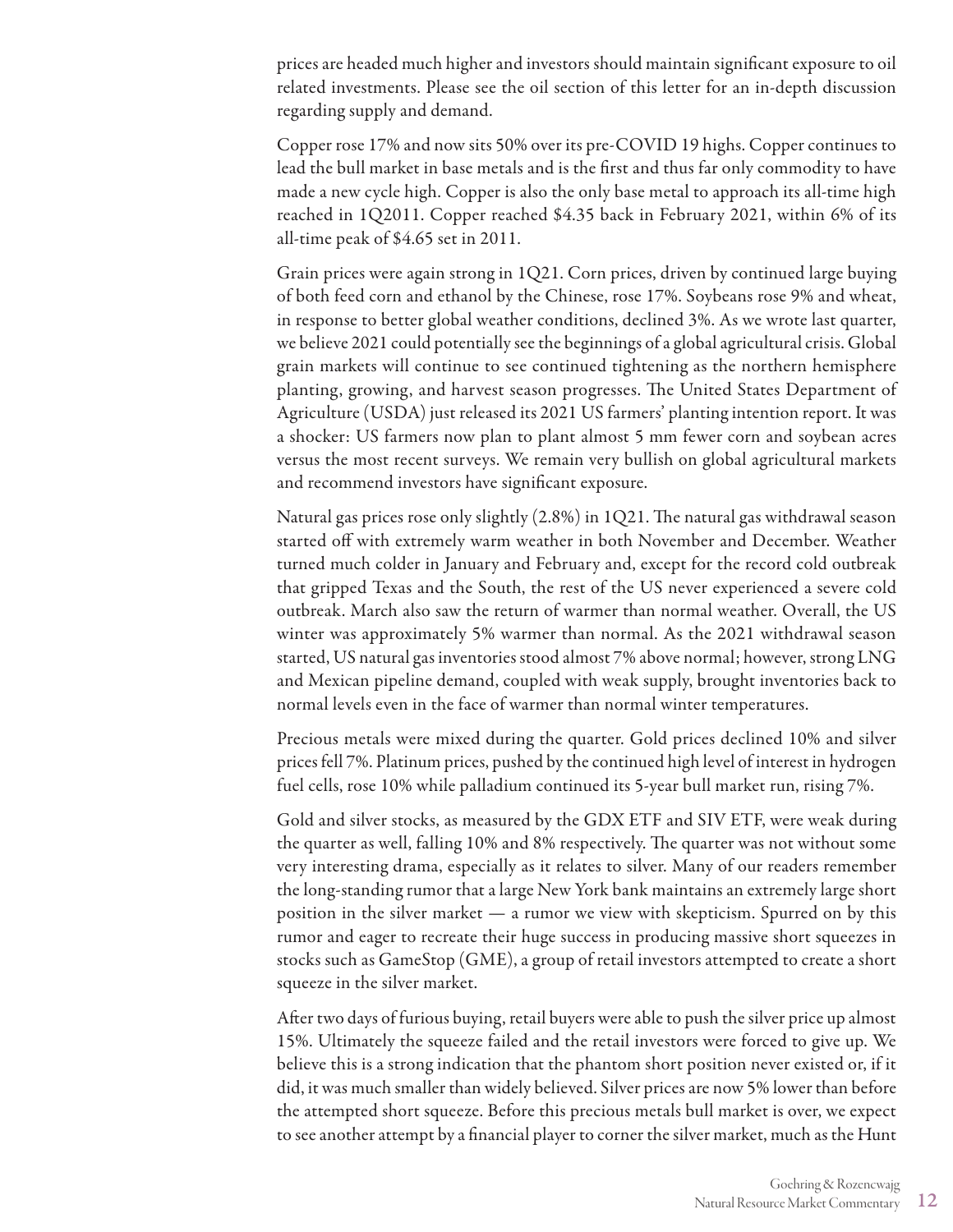brothers tried in 1979. As of now it is still too early in the bull market since speculators, other than the Reddit crowd, have little interest in precious metals markets.

The fundamentals for both gold and silver remain lackluster in the short term. Western physical demand continues to be weak. Central banks were net sellers of gold for the first two months of the year. Back in August of last year we recommended that investors reduce their gold exposure. Gold had become extremely expensive relative to other commodities (primarily oil, but also copper) and silver's huge catch-up rally from last April through August warned us that gold could experience a lengthy consolidation period. Since then gold has pulled back over 15%. For patient investors, we recommend using any weakness in gold and silver as a buying opportunity. For investors concerned with short-term performance, we still believe that gold remains expensive relative to other commodities and recommend an underweight position.

Uranium spot prices were flat during the first quarter at \$30 per pound while contract prices averaged \$34. Uranium related equities, on the other hand, fared much better rallying 23% as measured by the URA ETF. Sentiment towards nuclear power continues to improve as more investors and policy makers acknowledge its critical role in achieving carbon-free baseload energy. Although the future of nuclear power demand is mainly in China and India, we are beginning to see important shifts in Western Europe, the US and Japan. In April, Japanese regulators approved the restart of three long-idled reactors — the first time a reactor older than 40 years was allowed to resume operations. In the Netherlands, a movement against renewable energy and in favor of nuclear power emerged while similar feelings are now prevalent in the UK and the US. We have long advocated the benefit of nuclear power, particularly in the context of reducing carbon emissions. It is rare that a technology offers both better energetics (i.e., energy-in energy-out) and better carbon efficiency; nuclear power offers just that. On the supply front, Cameco announced that Cigar Lake would restart production in April although to date we do not have confirmation this has occurred. Some investors view this as bearish given the increase in production, while others view this as a bullish indication of improving demand. Meanwhile, Sprott announced an agreement with the Uranium Participation Trust to form the Sprott Physical Uranium Trust. While it remains to be seen what impact this will have, speculators believe it is an indication that Sprott anticipates a long-term uranium bull market.

# *Energ y Transition Updates*

Energy transition stocks fell sharply during 1Q21. The iShares Global Clean Energy ETF fell more than 30% from its January highs before rebounding slightly. In our last letter, we detailed many of the technical challenges faced by energy transition technologies such as intermittency, energy density, and cost. We also discussed how wind, solar, and lithium-ion based electric vehicles will be unable to address the global CO2 problem in ways expected by most investors. In our 4Q20 essay, we referenced a series of videos that we are now putting the finishing touches on now which go into much greater detail. We intend to have them ready for distribution on our website once this quarterly letter is finished. Thank you all for your patience and please "stay tuned."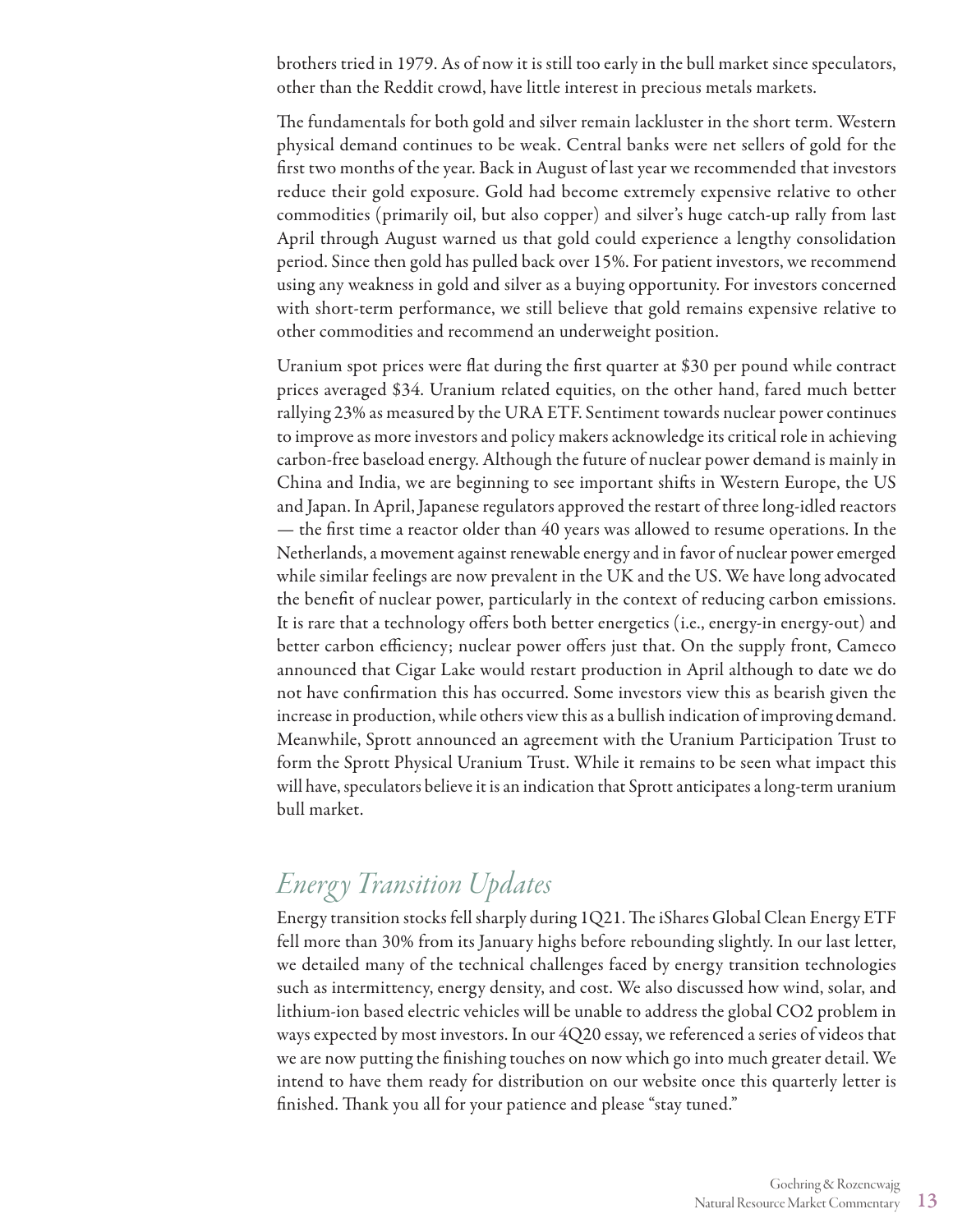**"JEFFERIES PUBLISHED A RESEARCH NOTE ENTITLED "ARE EVS AS 'GREEN' AS THEY APPEAR?" IN WHICH THEY CONCLUDE AN ELECTRIC VEHICLE MUST BE DRIVEN 200,000 KM (OR 124,000 MILES) BEFORE ITS "WHOLE OF LIFE" CARBON EMISSIONS EQUALS THAT OF AN INTERNAL COMBUSTION ENGINE."**

### *Lithium-ion Electric Vehicles*

Since our last letter, several sources have confirmed many of our conclusions. On April 14<sup>th</sup> 2021, Jefferies published a research note entitled "Are EVs as 'Green' as They Appear?" in which they conclude an electric vehicle must be driven 200,000 km (or 124,000 miles) before its "whole of life" carbon emissions equals that of an internal combustion engine. Their analysis is very similar to ours and details the tremendous amount of energy (and by extension CO2) needed to manufacture a lithium-ion battery. Moreover, they point out that a typical EV is on average 50% heavier than a similar internal combustion engine, requiring more steel and aluminum in the frame. They conclude the "embedded carbon" in an EV (i.e., when it rolls off the lot) is therefore 20–50% more than an internal combustion engine.

Our analysis suggests a modern lithium-ion battery has approximately 135,000 miles of range before it degrades to the point of becoming unusable. An extended-range Tesla Model 3 has an 82 kWh battery and consumes approximately 29 kWh per 100 miles. Assuming each charge cycle has a ~95% round-trip efficiency and a battery can achieve 500 cycles before starting to degrade, we conclude a Model 3 can drive 134,310 miles before dramatically losing range. Incidentally, Tesla's Model 3 warranty covers the battery for the lesser of eight years or 120,000 miles and does not apply until the battery has degraded by at least 30%. If the Jefferies analysis is correct (and we believe it is), then an EV will reach carbon-emission parity with an internal-combustion vehicle just as its battery requires replacement. This will come as a huge disappointment for those believing that EV adoption will have significant impacts on CO2 reduction.

On March 22nd, *The Wall Street Journal* published a similar report entitled "Are Electric Cars Really Better for the Environment?" The authors agree the embedded carbon in an EV is much greater at the point of manufacturing but argue it would only take 20,000 miles to "break-even" with an internal combustion engine. By 120,000 miles they argue an EV would have emitted 45% less carbon than an ICE and that by 200,000 miles the EV would be 54% cleaner. While this report accurately identifies the large embedded carbon in the manufacturing process, we believe it makes two errors. First, it compares a Tesla Model 3 (a sedan) with a Toyota Rav4 (an SUV). An entry-level Honda Civic, which we believe is a more appropriate comparison, would improve the ICE fuel efficiency by 20%. Next, after consulting the footnotes, *The Wall Street Journal* article assumes 80 kg of CO2 emission per of battery. This estimate appears to be come from a 2019 Swedish Energy Agency report in which they reduce their carbon intensity by half compared with the year prior. The motivation for lowering their estimates was the use of "close to 100 percent fossil free energy […] which is not common yet, but likely will be in the future."

In other words, the cost and carbon-intensity of lithium-ion batteries is predicated on renewable energy which itself requires cheap and carbon-efficient lithium-ion batteries. Even if *The Wall Street Journal* figures are accurate, we believe most investors still do not appreciate how little the magnitude of potential carbon savings from lithium-ion EVs is.

Assuming a 130,000-mile battery life, an EV would emit between 40–50% less carbon than a comparable ICE according to *The Wall Street Journal's* very generous figures. All transportation makes up approximately 25% of global CO2 emissions and passenger use is less than half of that at 10.8%. Using *The Wall Street Journal*'s figures, if every passenger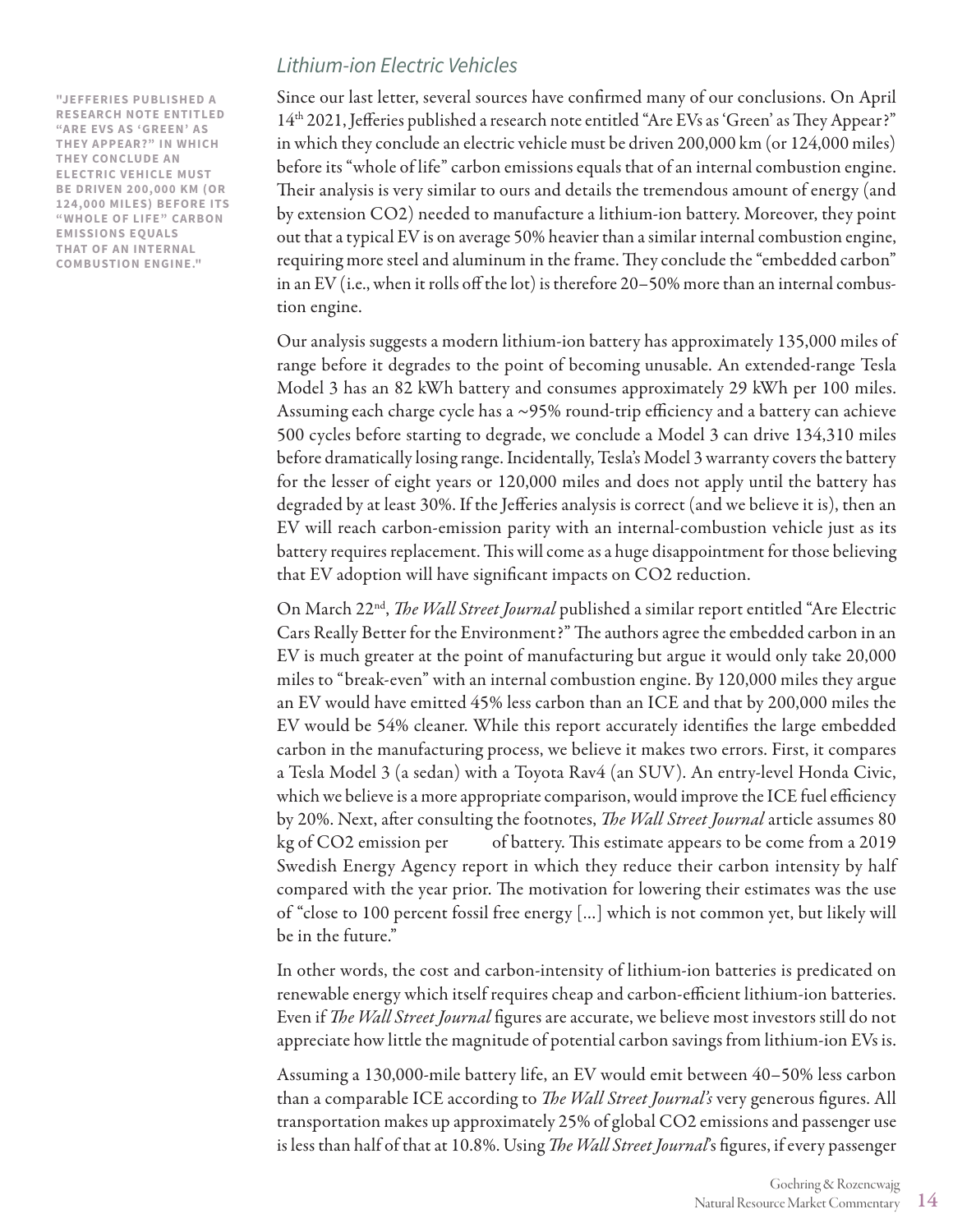car was switched to an EV tomorrow, global CO2 would likely fall by 5%. Using the Jefferies data (which is consistent with our data), the difference would be negligible there would be no reduction in CO2 output.

### *Photovoltaic Solar Power*

Over the past decade, the price of PV solar power has fallen dramatically. According to BloombergNEF, between 2009 and 2020 solar's "levelized cost of electricity" fell by 86%, driven mostly by falling polysilicon prices. We estimate that polysilicon prices went from \$80/kg in 2009 to as low as \$9/kg in 2019 before rebounding to nearly \$20 today. The conventional wisdom holds that manufacturing improvements drove solar panel cost reduction but the polysilicon price collapse played more of a role than most investors realize. There have now been several reports suggesting the collapse in polysilicon prices was driven by low-cost suppliers in Western China that utilize Uighur forced labor.

Bloomberg reported on this story in January and then again in February, March, and April and it appears as though the industry is starting to take notice. If these claims are true, besides being a human rights' tragedy, the cost of polysilicon could increase dramatically which in turn would put cost pressures on solar module costs.

It remains to be seen if the ESG rating agencies will incorporate the alleged use of forced labor in their scores. As of yet they have not.

# *What a Difference a Year Makes (in Oil)*

Exactly one year after West Texas Intermediate crude reached its historic -\$37 per barrel low, the damage inflicted on global oil markets from the COVID-19 economic lockdowns has been largely repaired. Inventories have drawn down at the fastest rate on record and in a mere 12 months nearly all excess crude inventories have been eliminated. Prices are once again in excess of \$60 and Brent nearly topped \$70 per barrel in mid-March. Exploration and production equities (as measured by the XOP) have led the broad market higher, advancing 145% since the beginning of April 2020.

In the midst of last year's turmoil we released a podcast on March  $10<sup>th</sup>$  2020 discussing the severe volatility and weakness in global crude markets. We explained how falling productivity in the shales would cause the market to recover much faster than anyone expected. We advocated investors maintain or add to their energy exposure, an extremely bold call at the time. As with any prediction, we got some elements right and others wrong, but on balance we were correct. Not only has the oil market rebounded sharply over the past 12 months, but the drivers of the recovery have been consistent with our analysis. We bring this up because those same models which predicted the big oil price rebound last year continue to point to extreme tightness as we progress throughout 2021.

Global oil markets are firmly in deficit, as evidenced by rising prices, falling inventories, and growing backwardation. After having peaked in June 2020 at nearly 400 mm bbl above average, OECD inventories have drawn by 250 mm bbl relative to seasonal averages, suggesting the market has been 1.2 m b/d in deficit — the highest reading on record. We expect this deficit will grow as we progress through the year. Inventory data in the US shows continued draws relative to seasonal averages in March and April, albeit at a slower

**"IT REMAINS TO BE SEEN IF THE ESG RATING AGENCIES WILL INCORPORATE THE ALLEGED USE OF FORCED LABOR IN THEIR SCORES. AS OF YET THEY HAVE NOT."**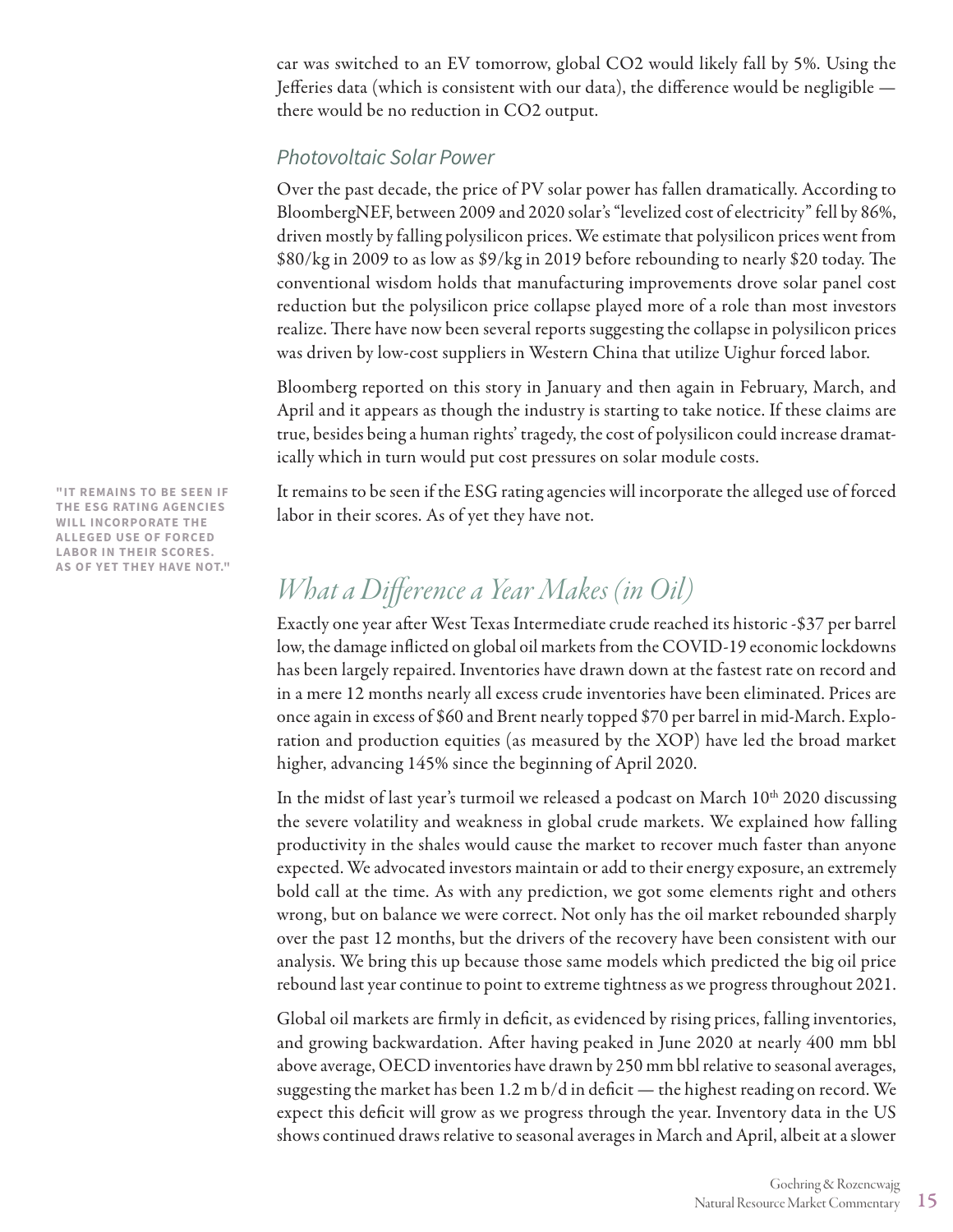**"LAST SUMMER WE PREDICTED RECORD HIGH INVENTORY LEVELS WOULD BE FULLY DRAWN-DOWN AS SOON AS 2Q21AND THAT PREDICTION NOW LOOKS TO HAVE BEEN ACCURATE."**

rate. We should point out however, that extreme weather in Texas impacted production, demand, and net imports leaving the data difficult to analyze properly. With the Texas weather disruptions behind us, we expect US inventories will again resume their sharp moves lower, and the most recent data confirms our analysis. Last summer we predicted record high inventory levels would be fully drawn-down as soon as 2Q21and that prediction now looks to have been accurate. We currently expect both excess OECD and US inventories to be completely worked off by late May — far sooner than anyone thought possible.

Reflecting the improved inventory situation, both the WTI and Brent market has gone from an extremely high \$15–20 per barrel 12-month contango last April to a \$4 backwardation today. Remember, a backwardated market (where future prices are below spot prices) is indicative of tight physical supplies where traders are willing to pay a premium for prompt delivery.

Throughout the past year, we explained why US shale production would be much slower to recover this cycle because of widespread depletion problems. US shale represented nearly all non-OPEC+ production growth last decade so any disappointments in US shale production would have immediate and far reaching impacts on global oil balances.

Shale production collapsed last year as companies actively shut-in producing wells (an industry first) and largely stopped drilling new wells. Shut-in production returned to the market last fall causing supply to temporarily rebound; however, we argued this would be short-lived — and it was. By the end of the year, all the shut-in production had been returned, yet shale supply was still down 1.4 m b/d year-on-year — the biggest decline in shale history.

In past cycles, shale production rebounded quickly because the industry had ample "core" locations left to drill. As prices fell, companies would focus all their activity on these best areas causing productivity to surge, largely offsetting the slowdown in overall activity. In multiple letters last year, we explained in great detail how the industry had nearly exhausted its inventory of core acreage, and we predicted how difficult it would be for E&P companies to boost productivity and production through additional high-grading. Our neural network told us that the E&P industry would not be able to offset lower activity with higher productivity. This important and fundamental shift  $-$  the first time in shale history — was missed by most analysts. Our neural network told us that shale productivity was largely flat in all three major basins (Permian, Eagle Ford, and Bakken), despite an incredible 80% reduction in 2020 drilling activity. In previous drilling downturns — 2008–2009 and 2014–2015 — drilling productivity soared as companies had ample inventories of top-tier prospects left to drill. In this drilling downtown, an 80% drilling drop with no corresponding increase in productivity is proof that you are near exhaustion in your inventory of top-tier drilling locations — a fact confirmed by our neural network.

We have entered a new era in global oil markets. The only source of non-OPEC+ growth over the past decade is now suffering signs of sustained depletion. Most analysts believe the shales will exhibit strong growth again when oil prices recover; however, our research tells us that growth from the shales will fall far below expectations in the first half of this decade.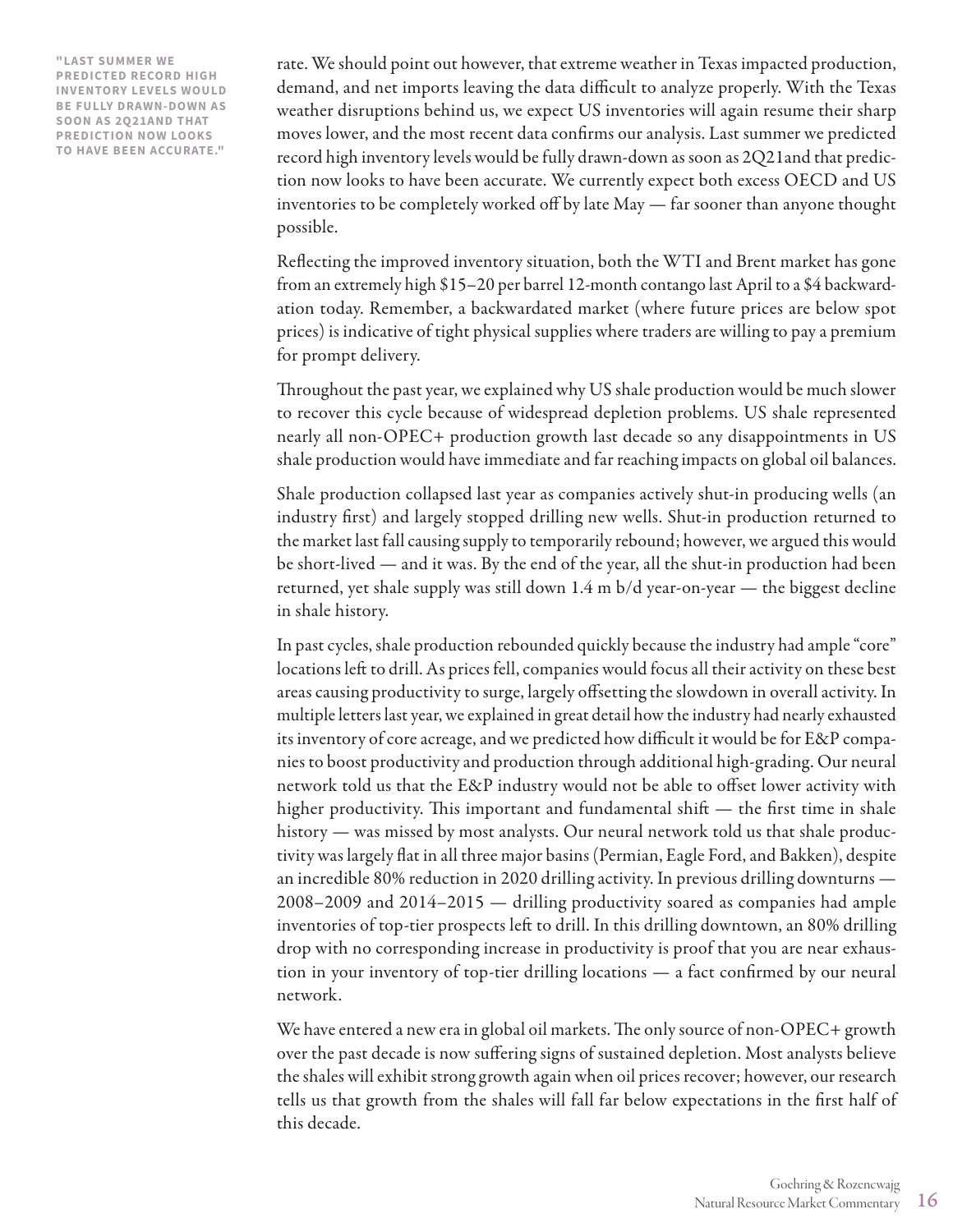Non-OPEC+ production outside of the US is equally challenged. In their most recent report, the IEA reports that non-OPEC+ production outside of the US was down 500,000 b/d in March compared with a year earlier. The IEA projects production from this group will grow throughout the year and that by 4Q21 supply will be 700,000 b/d higher than a year earlier. We disagree with this assessment and expect production will fall short by as much as 400,000 b/d, if not more. Exploration outside of the shales has been extremely disappointing over the past decade and new project sanctions have barely been able to replace base declines. Given the capital budget curtailments around the world, we expect non-OPEC+ production outside of the US will continue to disappoint going forward.

Meanwhile, demand is normalizing following the COVID-19 disruptions last year. Although global demand remained 5 mm b/d below its pre-COVID level in 1Q21, it continues to trend in the right direction. Notably, demand has remained intact despite a second wave of infections and global lockdowns following the Christmas season — a lockdown that still continues in many parts of the world. Jet fuel continues to be the weakest source of demand as international travel remains subdued, although increased freight volumes have helped to offset some of the decline.

Several countries have now either regained or surpassed pre-COVID demand levels. In 1Q21, Chinese demand was likely 1.4 m b/d higher than the same period in 2019. Indian demand was likely within 10,000 b/d of its pre-COVID record as well. Therefore, the two largest sources of demand growth in recent years are now back to their pre-COVID levels. Surging Indian case data suggests demand may be impacted in 2Q21, but nevertheless the latent demand in the underlying economy appears very strong. This is exactly what we predicted would occur as a direct result of the S-curve. As we have explained in the past, when a country reaches a certain level of per-capita real GDP, their commodity intensity begins to move up dramatically. China and India are both firmly in their S-curve sweet spots and so it is no surprise they are the two countries that are most quickly regaining their pre-COVID demand peaks.

As the COVID-19 vaccination distribution continues to accelerate globally, we believe demand will rebound very sharply from here. Indications point to substantial pent-up demand for both leisure and business travel once restrictions are lifted. Government policies meanwhile have left savings rates at all-time highs.

Looking forward through the rest of this year, we believe oil market deficits will accelerate, causing inventories to plummet. The IEA currently estimates demand will average 97.6 mm b/d for the remainder of the year. To the extent global vaccine distribution accelerates, we believe this figure could be too low by as much as 1.5 mm b/d. Non-OPEC+ production is expected to grow by 1.8 mm b/d, driven by nearly 1 mm b/d of growth from the US shales. We simply do not believe this is likely given our modeling of core exhaustion and productivity trends. Instead of growing by nearly 1 mm b/d from here, we believe total US production will continue to fall by as much as 400,000 b/d. Based on their figures, the IEA expects the call on OPEC+ to average 44.6 mm b/d for the rest of the year compared with actual production of 41.3 m b/d in April.

Assuming OPEC+ returns production according to their recently announced schedule, the IEA expects the market to remain in deficit by 1 m b/d for the remainder the year. Making the adjustments we described (increasing demand and decreasing US shale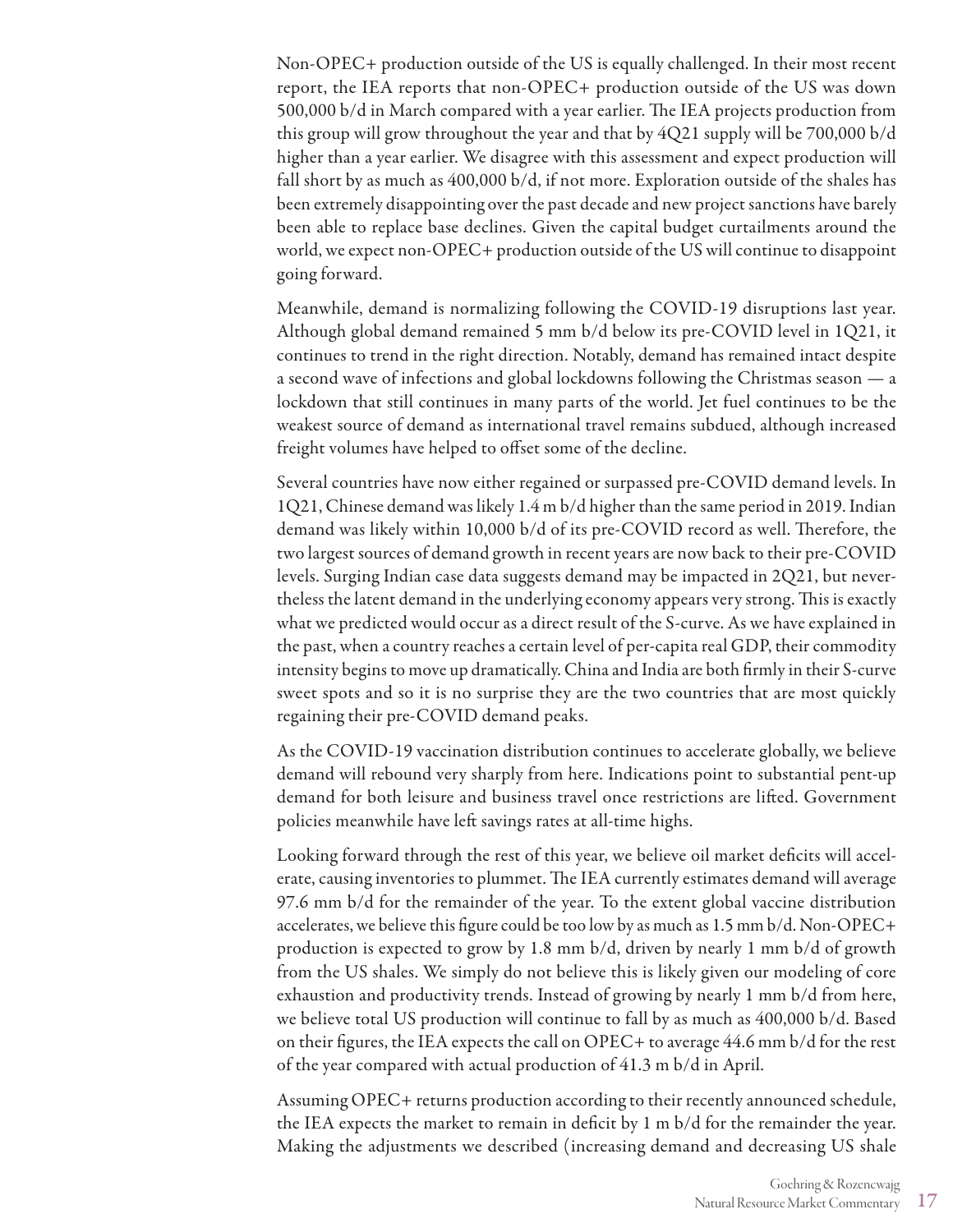output), we believe the deficit will exceed 3.5 m b/d, causing inventories to approach record low levels. If our models continue to be correct, global oil markets should remain in deficit even if OPEC+ returns to producing at its all-time high levels.

As our readers know, we favor those companies with high-quality assets and sensible balance sheets that trade at favorable valuations. These companies should continue to generate material value as the cycle progresses. One metric we like to use is proved reserves per net debt adjusted share. If a company has high quality assets, it should be able to grow its proved reserves per share; adjusting for net debt helps account for capital discipline. Looking at the universe of US E&P companies, we estimate the market-cap weighted group saw proved reserves per net debt adjusted share fall by 6% for the second consecutive year. Proved developed reserves (leaving aside future undrilled locations) fell by 4%. Our position-weighted average group of companies on the other hand were able to grow proved reserves by 3% and proved developed reserves by 8%. We believe this is a quick way of confirming that we continue to identify the best remaining assets in the US shale basins.

We are entering into a new era in global oil markets. While most analysts are concerned about demand, the most important driver will likely be supply. After a decade of robust growth, the US shales are now exhausted and incremental growth will be very difficult to achieve. Two decades ago, investors worried we were running out of oil while today's investor worries that we have passed peak demand. Although we cannot say for certain what the coming decade will bring, it will almost certainly defy conventional expectation. The US shales have been an extremely prolific source of supply but we firmly believe their best days are behind them. As this realization sinks in, we believe investors will focus on those companies with the remaining high-quality assets. We recommend investors maintain sizable investments in high quality E&P and oil service companies with a sizable earnings leverage to higher oil prices.

# *Agricultural Markets in Deficit*

### *"China Ramps Up Farm Imports to Cover Domestic Food Shortages" Bloomberg News 3/18/2021.*

Grain prices showed continued strength during 1Q21. Corn rose an additional 16% after having surged 28% in 4Q20, driven by record Chinese import demand. Soy rose nearly 10% after having rallied 30% during 4Q20. As we write this letter, both corn and soybean continue to surge. Since the end of 1Q21, corn and soybeans prices rallied an additional 25% and 15% respectively.

Global grain markets continue to tighten, especially in the US. In the USDA's preliminary estimates for 2020–2021 corn ending stocks published in May 2020, they projected inventories would reach a "bin-busting" 3.3 billion bushels — levels not seen since the grain-glut of the mid-1980s. In an incredible reversal, the USDA spent the next six months greatly reducing planted acreage, harvested acreage, and yield estimates. By December 2020, the USDA had reduced its corn ending stocks from 3.3 bn to only 1.55 bn bushels — the lowest level in seven years (for an in-depth discussion of those reductions, please refer to "The Coming Agricultural Crisis" in our 4Q20 letter).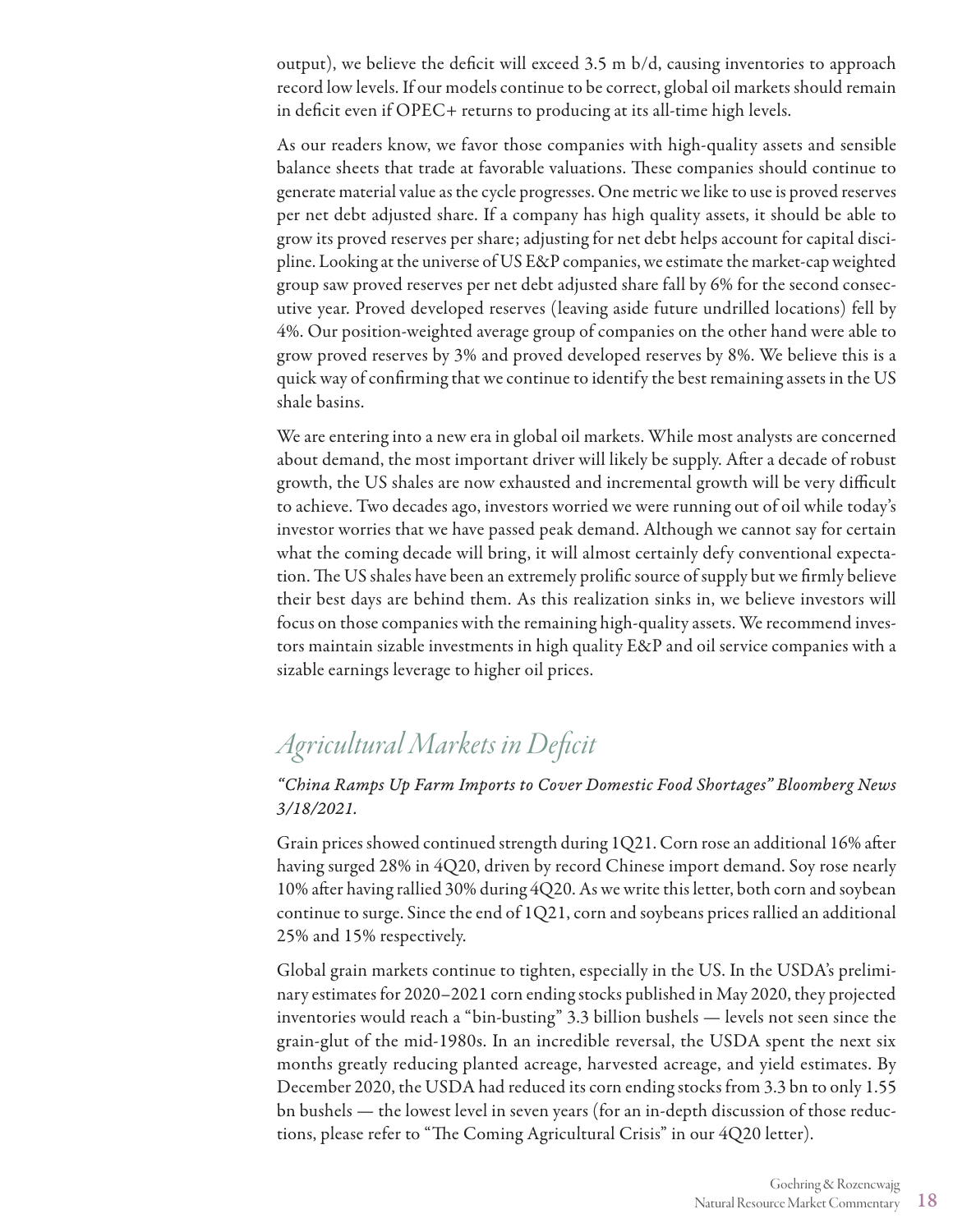**"ENDING STOCKS AT THESE LOW LEVELS LEAVES THE CORN MARKET EXTREMELY VULNERABLE TO ANY DISAPPOINTMENT IN PLANTING, WEATHER, OR HARVESTING."**

The USDA has continued reducing corn carryout stocks, which are now reaching critically low levels. In their February World Agriculture Supply and Demand Estimate (WASDE) report, the USDA increased corn exports by 50 mm bushels (primarily to China), taking the ending stock estimate to 1.5 bn bushels. In April, the USDA increased both domestic feed use and ethanol production by 50 mm bushels while increasing export demand by another 75 mm bushels. Combined, these revisions took 2020–2021 corn ending stocks estimates to only 1.35 bn bushels — a historically low level. Ending stocks at these low levels leaves the corn market extremely vulnerable to any disappointment in planting, weather, or harvesting.

Soybean markets continue to tighten as well. The USDA first estimated 2020–2021 soybean ending stock levels would reach 405 mm bushels. Although plantings, harvest, and yields were all very close to the USDA's original estimates, export demand (again from China) was revised higher by 180 mm bushels. In the January WASDE report, the USDA had lowered ending stocks to 140 mm bushels — the lowest levels in nearly 20 years. Since then, the USDA has reduced soybean ending stocks yet again to 120 mm bushels, again driven by higher export demand. Soybean ending stocks are now at dangerously low levels. Only twice in the last 40 years have they been this low.

Given the low ending stocks, both corn and soy are extremely susceptible to any disappointments in plantings, harvest, or weather. As the 2021–2022 season gets underway, problems have already developed. Last year, US farmers originally intended to plant 97 mm acres of corn according to the USDA. However, because of low corn prices, farmers surprised the market by planting slightly less than 91 mm acres. Given today's high \$5 corn price, most agricultural analysts expected US farmers would again plant 97 mm acres of corn. However, the USDA released a shocker in their March  $31^{st}$  2021 planting intentions report. The USDA now estimates US farmers will plant only 91.1 mm acres of corn, only marginally higher than the extremely depressed 90.8 acres that US farmers planted last year.

While corn planting intensions surprised investors, soybean estimates were much more in line with expectations. US farmers intend to plant 87.6 mm soybean acres, up from the 83.1 mm acres actually planted last year. The combined increase in intended corn and soybean plantings this year reached only 4.8 mm acres, approximately half the 9 mm combined acres expected by analysts.

The USDA will release their first estimates for 2021–2022 ending stocks in their May WASDE report in two weeks. Whereas last year the USDA revised intended plantings down dramatically because of COVID-19-related issues, it is possible in the coming weeks or months that they will revise the intentions higher because of the recent surge in corn prices. Nevertheless, based on the current preliminary planting indications, it is easy to see the precarious situation grain markets are in today. Assuming farmers plant only 91 mm corn acres, harvest 83.5 mm acres (in-line with historical planted-to-harvested ratios), and yields reach last year's original yield estimate of 178.5 bu/ac — near all-time highs — the corn crop will reach 14.9 bn bushels or 700 mm bushels higher than last year. Driven by rebounding restaurant beef demand, increases in both US ethanol (from increased driving), and surging Chinese ethanol export demand, we estimate domestic corn demand could return to its historical highs of 12.4 billion bushels, up 300 mm bushels from last year's depressed levels. Export demand is likely to grow by at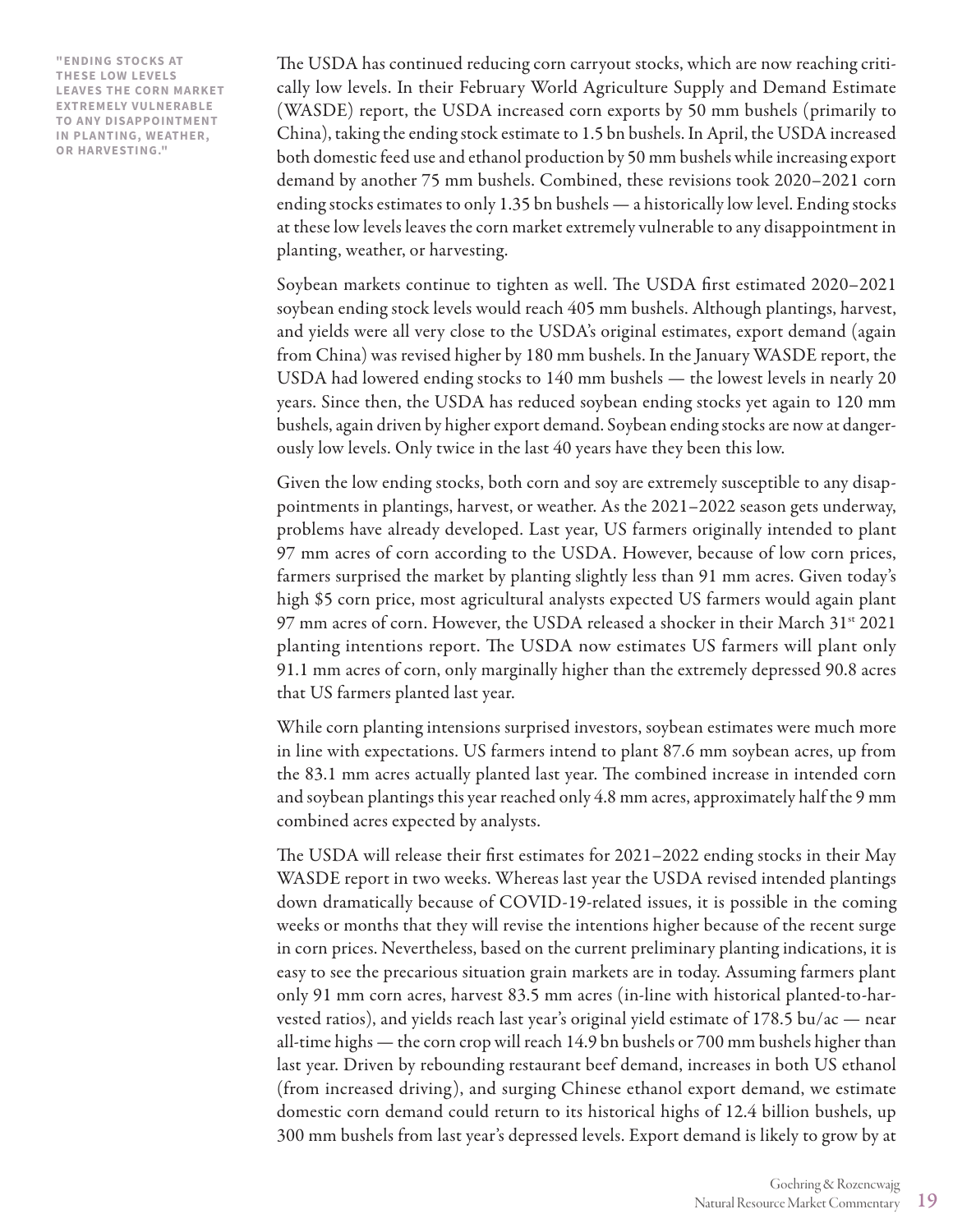least another 100 mm bushels from here given the recent strength in corn export markets, leaving total demand for corn at 15.2 bn bbl.

Even with the most optimistic yield assumptions, corn ending stocks will likely fall by an additional 300 mm bushels, taking inventories to levels last seen in 2012, when corn prices, driven by the extensive US drought, surged to all-time highs. Given our belief that 2021 will see stretches of less than optimal growing conditions, both corn acres harvested and yield assumptions could very well be far too optimistic.

Last summer, a massive wind storm in central Iowa destroyed almost 1.5 mm acres of planted corn, while hot and humid conditions in the Corn Belt in July and August lowered realized yields by a large 6.5 bushels per acre. If less-than-ideal growing conditions emerged again this summer and yields fell by only 3 bushels per acre, harvested corn would fall to 14.6 bn bu leaving corn stocks at 600 mm bushels, well below the levels seen in 2012 which drove prices to \$8.50.

Because of higher planting intensions, soybean ending stocks are less likely to reach critically low levels. At the same time, soybean export demand remains extremely strong and so growing conditions will still need to be monitored as we progress through the season.

Weather conditions in large parts of the Corn Belt are already off to a challenged start with large sections of the western US now experiencing a severe drought. In many areas, moisture levels are so low, farmers have indicated planting is not possible at all. At the same time, North and South Dakota are experiencing very dry conditions while sections of Iowa, Illinois, Indiana, Michigan, and Wisconsin are abnormally dry. The current La Nina conditions, coupled with decreased sun-spot activity (a subject we discussed in past letters) raises the probability of disruptive weather during the growing season.

In last quarter's letter, we discussed how China had emerged seemingly overnight as one of the world's largest corn importers. While China had become a large importer of soybeans 20 years ago, its corn imports remained modest until last year, averaging less than 5 mm tonnes annually between 2010 and 2019. Driven by the need to rebuild a hog herd devastated by African Swine Flu, as well as by surging milk and protein consumption, domestic feed corn demand in China surged over the last two years.

Also, growing conditions in northeastern China were less than ideal last year: typhoons caused extensive flooding in the planting season followed by drought throughout the summer. Although official figures still put the Chinese corn harvest at 260 mm tonnes (in line with the 2019 harvest), interviews with farmers suggest the crop could be up to 10% lower than projected, implying a massive potential deficit of as much as 50 mm tonnes.

Given strong demand, and the challenges surrounding the corn supply, we have noticed that the term "structural deficit" keeps cropping up among Chinese corn analysts. Beijing has hinted at reintroducing subsidies to encourage corn planting, similar to the huge subsidy that was last implemented in 2010; however as of now no new subsidies have been announced. Even with new subsidies, it will take a several years before China's corn production could show material growth.

Chinese corn imports likely surged to a record of 17 mm tonnes in 2020 and the strength continued into Q1. China bought 5 mm tonnes of corn in January and February alone, and several leading Chinese agricultural consultants have projected imports reaching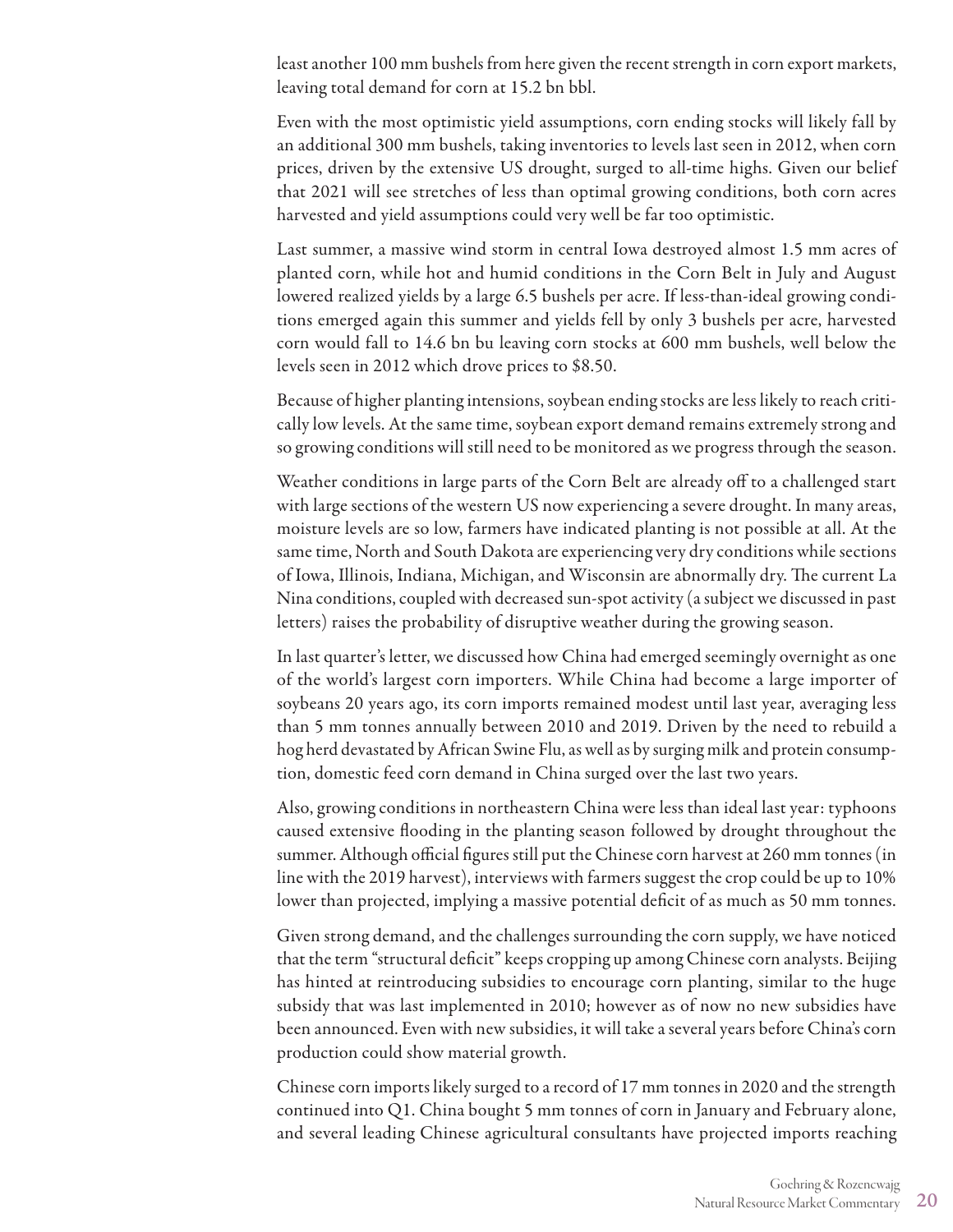30 mm tonnes for calendar year 2021. Even with these huge corn purchases, Chinese inventories continue to fall. Although the USDA has reduced its 2020–2021 Chinese corn ending stocks estimate from 200 mm tonnes to 196 mm tonnes, these inventory numbers are still far too large and most likely will be reduced.

The Chinese government has announced they sold 57 mm tonnes of corn from inventory between May and September last year. Yet curiously, the USDA's corn inventory estimate seems not to reflect these inventory sales. Other agricultural market followers however have incorporated these sales into their inventory estimates. For example, the United Nations Food and Agriculture Organization (FAO) has slashed its estimates for China's corn inventory figures by 54 mm tonnes, reducing it to 139 mm tonnes — nearly 57 mm tonnes below USDA estimates. Strong demand, supply problems, and falling inventories strongly suggest Chinese export demand for corn will remain extremely strong.

We are beginning to read more and more stories that reference Chinese "food security," "food scarcity," and "food shortage." Has China run up against the limits of producing more and more food for its 1.3 billion people as the country's demand for increased protein continues to surge? Is China's food demand now far outstripping domestically generated supply? Is China running out of productive agricultural land? These are questions few analysts are attempting to answer. The devastating African Swine Flu decimated up to 50% of the Chinese hog herd in 2019, clearly causing a temporary surge in grain demand as the hog herd is rebuilt. But are their other long-term structural factors at work that will force China to become an ever-larger importer of agriculture-related products as the decade progresses? In future letters, we will attempt to answer some of these questions.

We remain extremely bullish toward grain prices as we progress through the decade. As we described in our last letter, we run high risks of slipping into a global agricultural crisis. Grain inventories are now at extremely low levels and the 2021 Northern Hemisphere growing season looks problematic. Given the strength in global grain and related protein demand and the change about to take place in global weather, namely that we have now entered a prolonged cooling cycle, global crop growing conditions will become much more challenging in the next several years. Strong demand is about to collide with climate-related supply problems. It now looks like China might become a huge wild card in global grain markets as its agricultural demands, now spilling over into exports markets, continue to increase. We recommend investors maintain significant exposure to agricultural-related equities, with a particular emphasis on fertilizer producers.

# *Further Ruminations on Inflation*

#### *"With Earnings Soaring, Banks See Boom Ahead" The New York Times, 4/14/2021.*

A vigorous debate has emerged surrounding inflation as money supply growth dramatically accelerates, deficit spending explodes, and central banks continue to expand their balance sheets. While economists, Wall Street strategists, and policy makers, including Fed Chairman Jerome Powell, remain confident that inflationary pressure will stay subdued, anecdotal evidence suggests otherwise. Multiple stories are beginning to emerge pointing to both consumer goods and labor shortages. Investors remain more sanguine;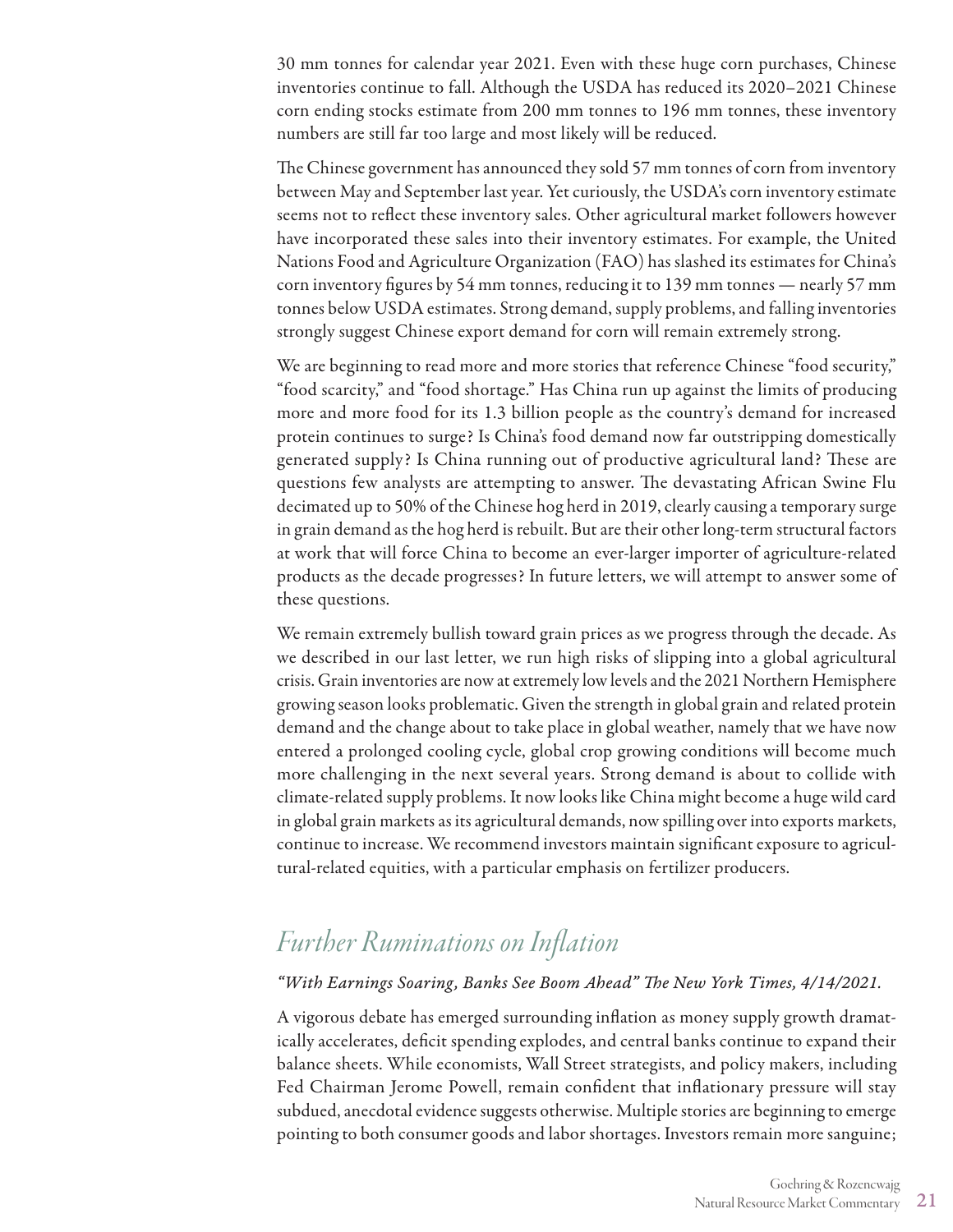

August 1979 – August 1982 **August 1982** April 2019 – ?



10-year TIPS imputed inflationary expectations are 2.3% — not materially different than in 2018 or 2019.

Regarding our opinion on the inflation debate here at Goehring & Rozencwajg, we have no doubt: inflation is going to return with a vengeance.

In 1Q19, we wrote that we had received an unexpected and extremely strong signal that inflation would return as a huge problem this decade. On April 20, 2019, *BusinessWeek/ Bloomberg* magazine ran a cover story that included a picture of a dead dinosaur with the headline: "Is Inflation Dead — A New Era Has Some Frightening Downsides." We are big believers in the contrarian messages put forward by business magazine covers. Probably the best example ever of a terrible call was the August 1979 issue of *Business-Week* with the cover line "The Death of Equities — How Inflation is Destroying the Stock Market" in which *BusinessWeek* outlined how inflation (then considered an intractable problem) would depress equity returns for a generation of investors.

In retrospect, this was probably the worse market call ever made. Instead of intractable, the inflation problem was about to be solved. Stocks and bonds turned out to the "buy of a lifetime," and the inflationary-sensitive assets recommended by *BusinessWeek* entered into a grueling 20-year bear market only months after the publication of their cover story.

As we wrote in our 1Q19 letter, we believe the April 20<sup>th</sup> issue of *BusinessWeek* (now *BusinessWeek/Bloomberg*) will be as important as the infamous August 1979 issue.

Back in 1979, inflation had been an ever escalating problem since the end of World War II. The stock market peaked in 1966 before falling by 15% over the next 13 years. Factoring in inflation, the Dow Jones Industrial Average lost 70% in real terms between 1966 and 1979. Bonds were dubbed "certificates of confiscation" after having fallen in price for four decades, and gold and silver had become the "must-own" asset class.

By 1979, inflation had become so ingrained that even the editors of *BusinessWeek* felt comfortable enough to prematurely declare the death of an asset class that had been around for almost 400 years. Since the publication of that cover story, stocks entered

**"REGARDING OUR OPINION ON THE INFLATION DEBATE HERE AT GOEHRING & ROZENCWAJG, WE HAVE NO DOUBT: INFLATION IS GOING TO RETURN WITH A VENGEANCE."**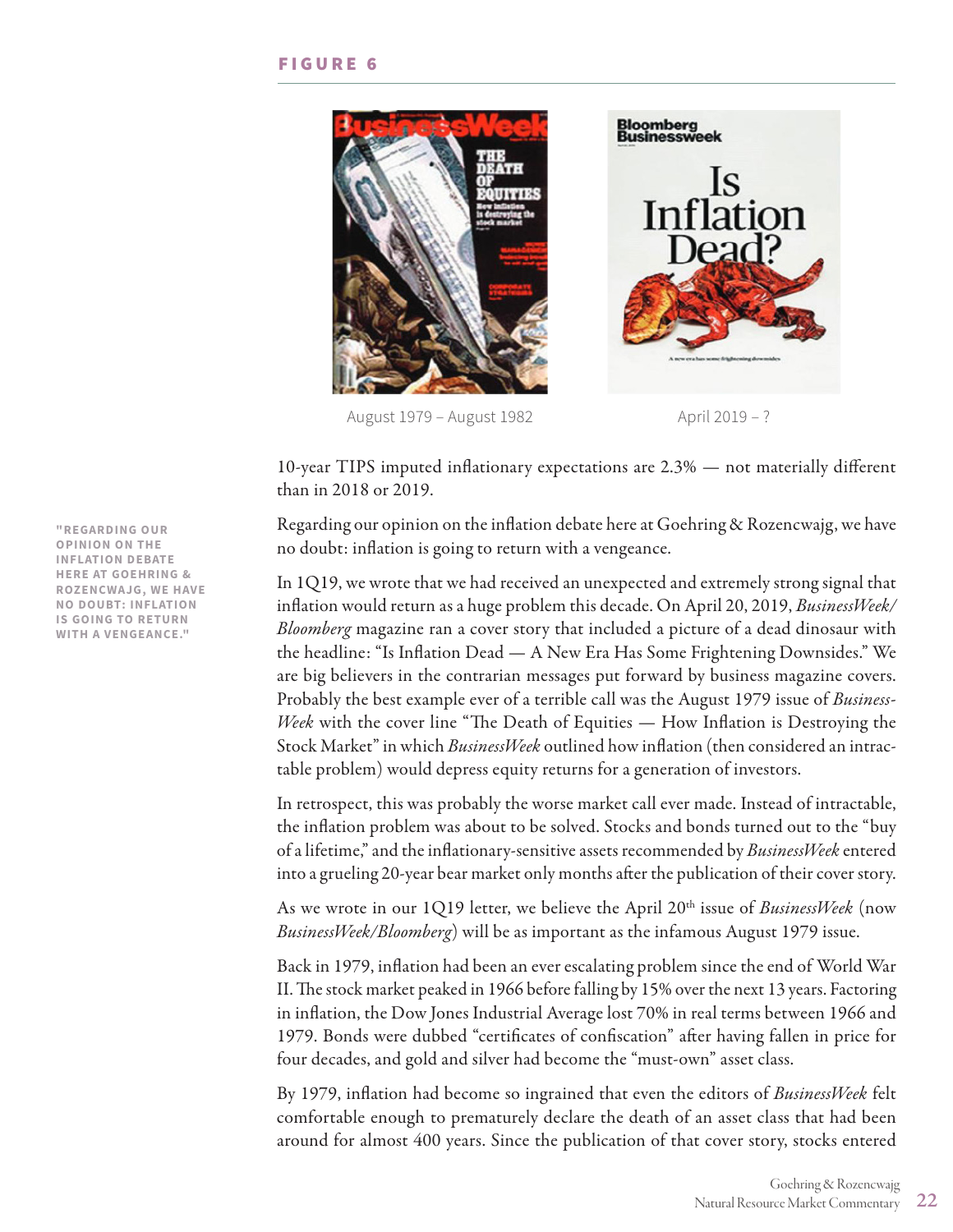into the greatest bull market in financial history. Stocks today are 40 times higher than they were in 1979.

And inflation? Inflation peaked nine months after the *BusinessWeek* cover story and has spent the last 40 years steadily receding. For those willing to do the opposite of everything *BusinessWeek* recommended back in 1979, you were rewarded with four decades of the most phenomenal investment returns imaginable.

Today's stock market trades at record high valuation levels while interest rates have never been lower. The 30-year Treasury yield hit an all-time low of 1.25% last summer and \$15 trillion of sovereign debt now trades with negative yields — a first in 4,000 years of financial history. Record-high stock and bond prices clearly signal that investors are convinced inflation will never return. Investors who read *BusinessWeek* back in 1979 were tipped off that a trend in place for years — inflation — was about to reverse with massive investment implications. Readers of *BusinessWeek/Bloomberg* in 2019, have now been tipped off that a trend in place for 40 years — disinflation — is about to reverse as well. The magnitude of the investment implication will be just as large as it was in 1979.

One of the funny aspects of business magazine cover stories is that in the short term they are perceived to be correct. The rare contrarian investor who bought the stock market in August 1979 spent the next three years frustrated as the stock market continued to drift lower, inflation continued to advance, and riskless money market yields surpassed 20%. It was not until August 1982, three years after the publication of the *BusinessWeek* article that investors suddenly recognized the financial landscape had dramatically changed. The stock market exploded off the bottom on August 17<sup>th</sup> and never looked back.

Similarly, gold investors were given a quintessential buy signal when, after 17 years of a brutal bear market, the *Financial Times* ran a December 1997 cover story entitled "The Death of Gold." Just like with *BusinessWeek*, contrarian investors who bought gold remained frustrated as prices drifted lower. Gold finally bottomed at \$258 per ounce in 1Q01, three years after the "Death of Gold" story. An investor who bought gold in 1997 suffered three years of frustration and losses before gold turned into the best performing asset class of the decade.

In our 1Q19 letter, we discussed the time delays associated with both the 1979 "Death of Equities" and 1997 "Death of Gold" cover stories and we mentioned that we should expect a similar time delay to emerge following *BusinessWeek/Bloomberg*'s 2019 "Is Inflation Dead?" piece.

Two years have passed and we believe we are rapidly approaching inflation's inflection point. Multiple fundamental trends now confirm this view. In 2019, M2 was only growing at 4% per year; today it is growing at 27% per year — the fastest rate in history. In 2019, the Federal Reserve's balance sheet stood at \$4.3 tr compared with \$7.3 tr today. In 2019, US government debt totaled \$20 tr. Two short years later, it stands at \$28 tr — up 40%.

Over the last year, the US government has borrowed and spent \$2.4 trillion to replace \$800 billion of lost economic activity resulting in a US savings glut of nearly \$1.5 tr. Not content with the massive surge in government spending, the Biden administration is proposing an additional \$3 tr in stimulus spending.

**"TWO YEARS HAVE PASSED AND WE BELIEVE WE ARE RAPIDLY APPROACHING INFLATION'S INFLECTION POINT. MULTIPLE FUNDAMENTAL TRENDS NOW CONFIRM THIS VIEW."**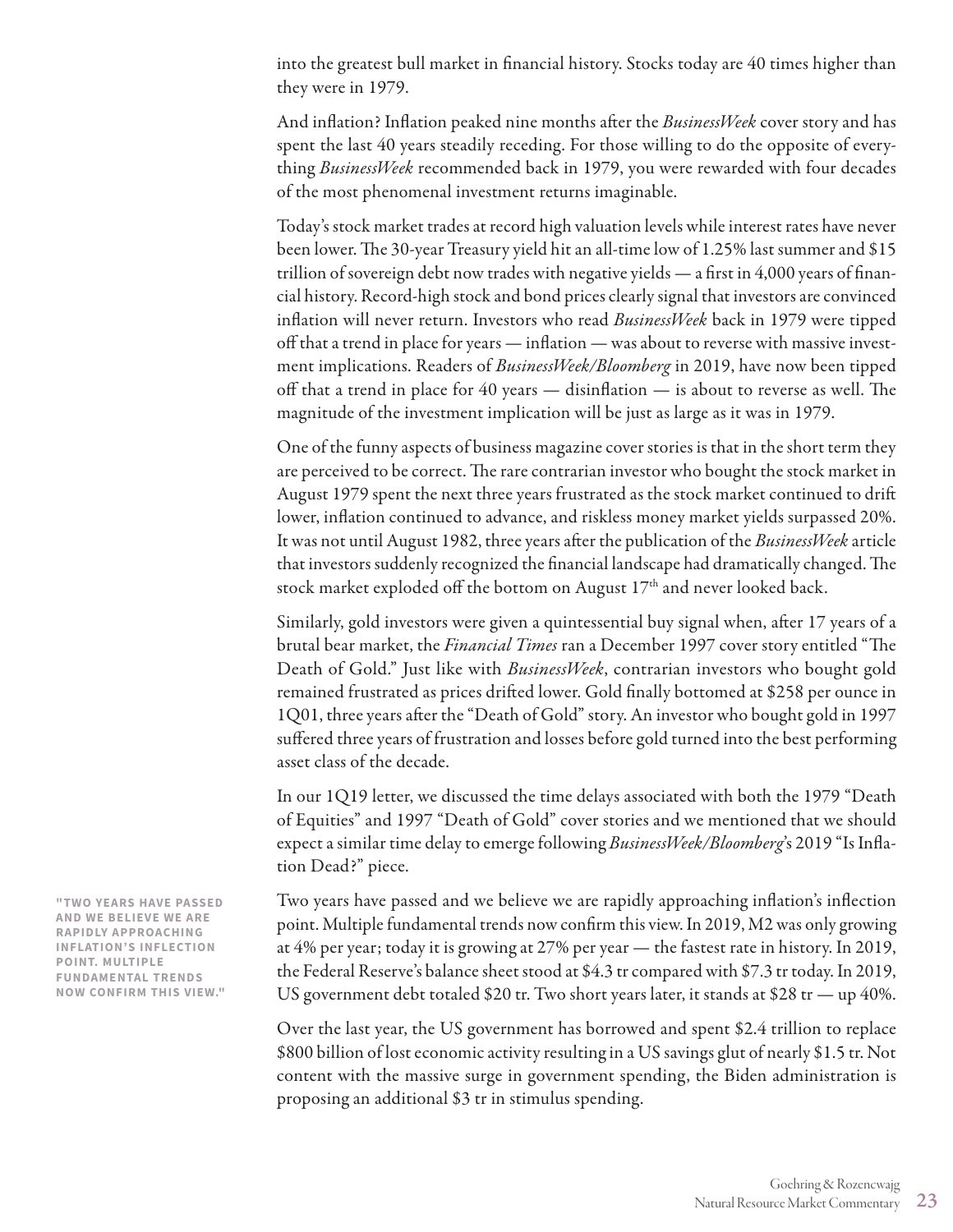With the economy now starting to recover, the press is filled with stories of shortages that have developed in countless markets from lumber to semiconductors to restaurant workers to ketchup packets.

Economically sensitive commodities such as copper have entered into new bull markets while surging grain prices warn of significant food inflation ahead. Consumers are in excellent financial condition and have signaled their strong desire to engage in a huge catch-up consumption binge as vaccinations are successfully rolled out.

The COVID-19 economic shock has been unique in another way. Historically, large drops in GDP, such as the 32% annualized drop experienced in 2Q20, have been associated with financial panics and banking crises (for example, the 2008–2009 global financial crisis). An impaired banking system often hindered economic growth for years following the panic — again think no further back than the 2008–2009 financial crisis as a great example.

Because banks were impaired post 2008–2009, central banks were unable to stimulate lending, credit creation, or economic growth even with massive money printing efforts. Instead, most of the money printed by central banks after the 2008–2009 financial crisis ended up as "excess reserves" on central banks' balance sheets — all that printed money went nowhere.

As opposed to 2008, today's global economy is emerging from a huge economic contraction with a fully functioning banking system. Although the COVID-19-related economic lockdown caused a stock market panic (the S&P 500 dropped almost 35% in 30 days), the global banking system emerged from the economic turmoil last year in excellent shape. Thanks to that, the creation of new money is already finding its way into the economy. M2 growth is now surging at unprecedented rates — 27% at last look.

The inflation signal, first delivered by the April 2019 *BusinessWeek/Bloomberg* cover story, is now being confirmed by underlying economic and financial data. Money supply growth is surging and physical shortages are developing. The banking system is in excellent shape and stands ready to lend.

Despite these trends, investors continue to pile into technology stocks, SPACs, crypto-currencies and long-term bonds; each of which will perform terribly in an inflationary environment. In stark contrast, inflation hedges such as commodities and natural resources remain priced at record low levels relative to financial assets and are ignored by almost all investors.

The countdown to inflation is ticking and we are getting closer and closer to an explosion in inflationary pressures. All economic signs point in that direction, yet few investors are prepared to protect themselves, yet alone profit from an investment landscape that is about to suddenly and radically change. It's 1979 all over again — except in reverse.

### *Precious Metals Still Correcting*

Gold and silver prices continue their correction. After reaching an all-time high in the first week of August 2020 at \$2,065 per ounce, gold has pulled back by almost 20%. Silver peaked around the same time and began to pull back, but a furious price rally spurred by retail investors attempting a short squeeze pushed silver back to its August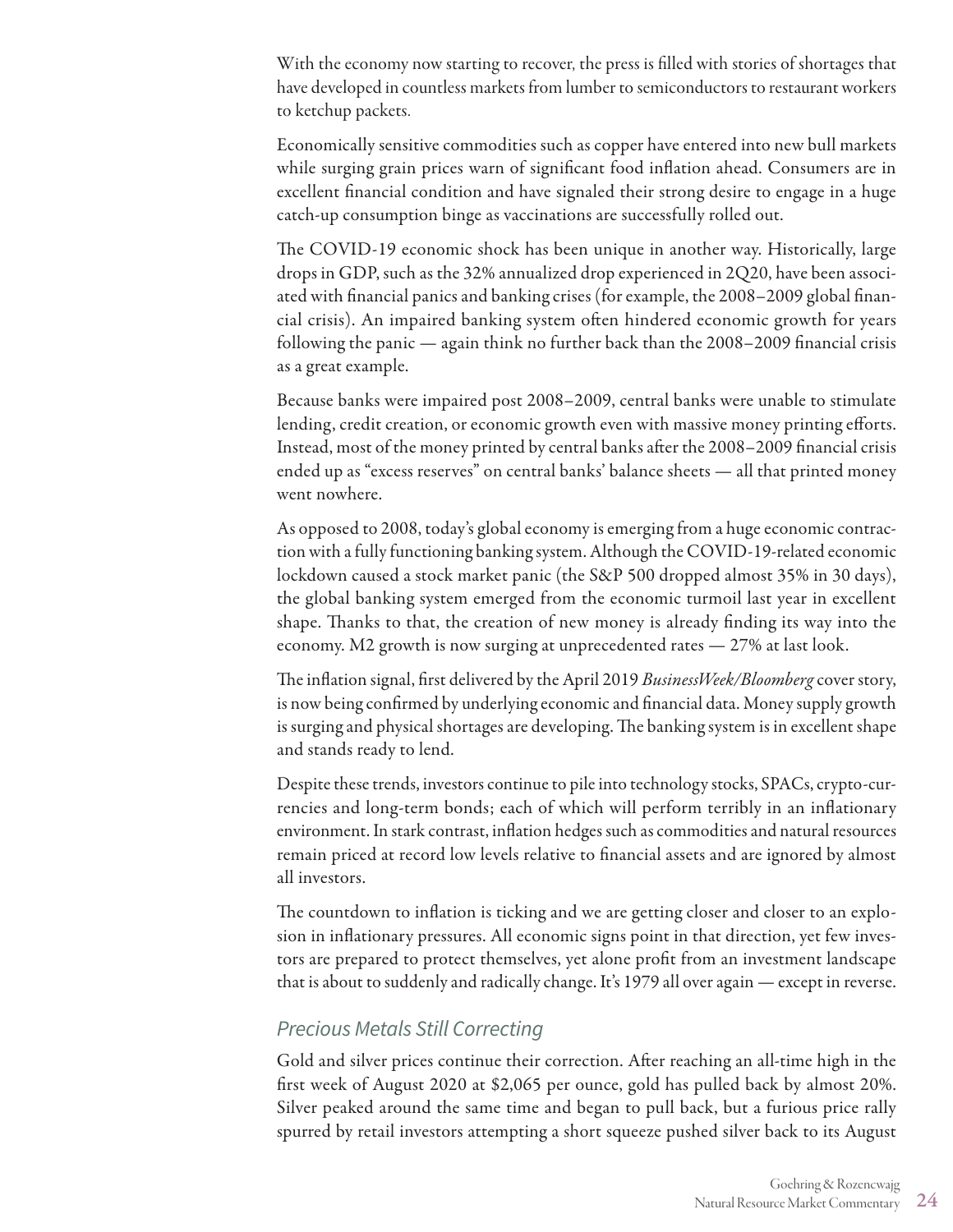2020 high. Once the short squeeze failed, silver gave back all its gains, finishing the quarter down 7%. Gold and silver stocks were weak during the quarter. Golds stocks (as measured by the GDX ETF) fell 10%, and silver stocks (as measured by the SIL ETF) fell almost 8%.

In our 3Q20 letter, we discussed how the huge catch-up rally in silver signaled that gold was entering into a potential corrective phase. Since then, gold spent the last eight months drifting lower.

For patient investors we recommend using the pullback in gold, silver, and their related equities as an opportunity to establish or add to positions. For investors with short-term performance constraints, please be mindful that gold and silver markets can go through long periods of consolidation. At the outset of the huge precious metals bull market of the 1970s, gold soared over four-fold in price between 1971 and 1974. Gold peaked in November 1974 and then spent the next two years correcting before resuming its bull market.

Despite the potential for short-term volatility, the long-term thesis for precious metals has never looked better. Gold has never been cheaper relative to the quantity of money printed. Our target price for gold keeps climbing.

In past letters, we discussed the relationship between the size of the Federal Reserve's monetary base and the amount of gold held by the US Treasury. Over the last 120 years the dollar value of the gold held by the Treasury surpassed the size of the monetary base by an incredible 1.7 times on two separate occasions. Both times — 1937 and 1980 investors were so scarred by current economic and political problems (in 1937 it was deflation, depression, and the gathering storm clouds of World War II; in 1980 it was just the opposite — inflation) speculators pushed gold into radically overvalued territory.

Reflecting its radical overvaluation, gold turned out to be one of the worst investments you could have made. From 1937, gold spent the next 34 years fixed at \$35 per ounce by the US government (although the point was somewhat moot since Roosevelt had outlawed domestic gold ownership in 1934). In contrast, the stock market soared. Similarly, beginning in 1980 gold prices spent the next 20 years falling. By 1999 gold had declined over 70% and was universally accepted as "un-investible" (our Q4 2020 letter talks extensively about "un-investible" assets).

Today we are in exactly the opposite position. The value of the Treasury's gold holdings has never been lower relative to the size of the Federal Reserve's monetary base. Over the last 120 years gold has only twice approached today's levels. In 1970, gold was extremely undervalued. The value of the Treasury's gold holdings had gone from being 1.7 times the monetary base in 1938 to only one-eighth the value in 1970. Gold was even more radically undervalued in 2000. Years of rapid monetary expansion combined with a long drawn-out gold bear market resulted in the Federal Reserve's monetary base being priced 12 times the value of the Treasury's gold holdings. Reflecting this radical undervaluation in both 1970 and 2000, gold went on to become the best performing asset class over the coming decade.

Since bottoming at \$1,050 per ounce in December 2015, gold has remained in radically undervalued territory even though it has appreciated in price by nearly 65%. The reason is simple: the Fed has increased its monetary base faster than gold has rallied.

**"DESPITE THE POTENTIAL FOR SHORT-TERM VOLATILITY, THE LONG-TERM THESIS FOR PRECIOUS METALS HAS NEVER LOOKED BETTER. GOLD HAS NEVER BEEN CHEAPER RELATIVE TO THE QUANTITY OF MONEY PRINTED. OUR TARGET PRICE FOR GOLD KEEPS CLIMBING."**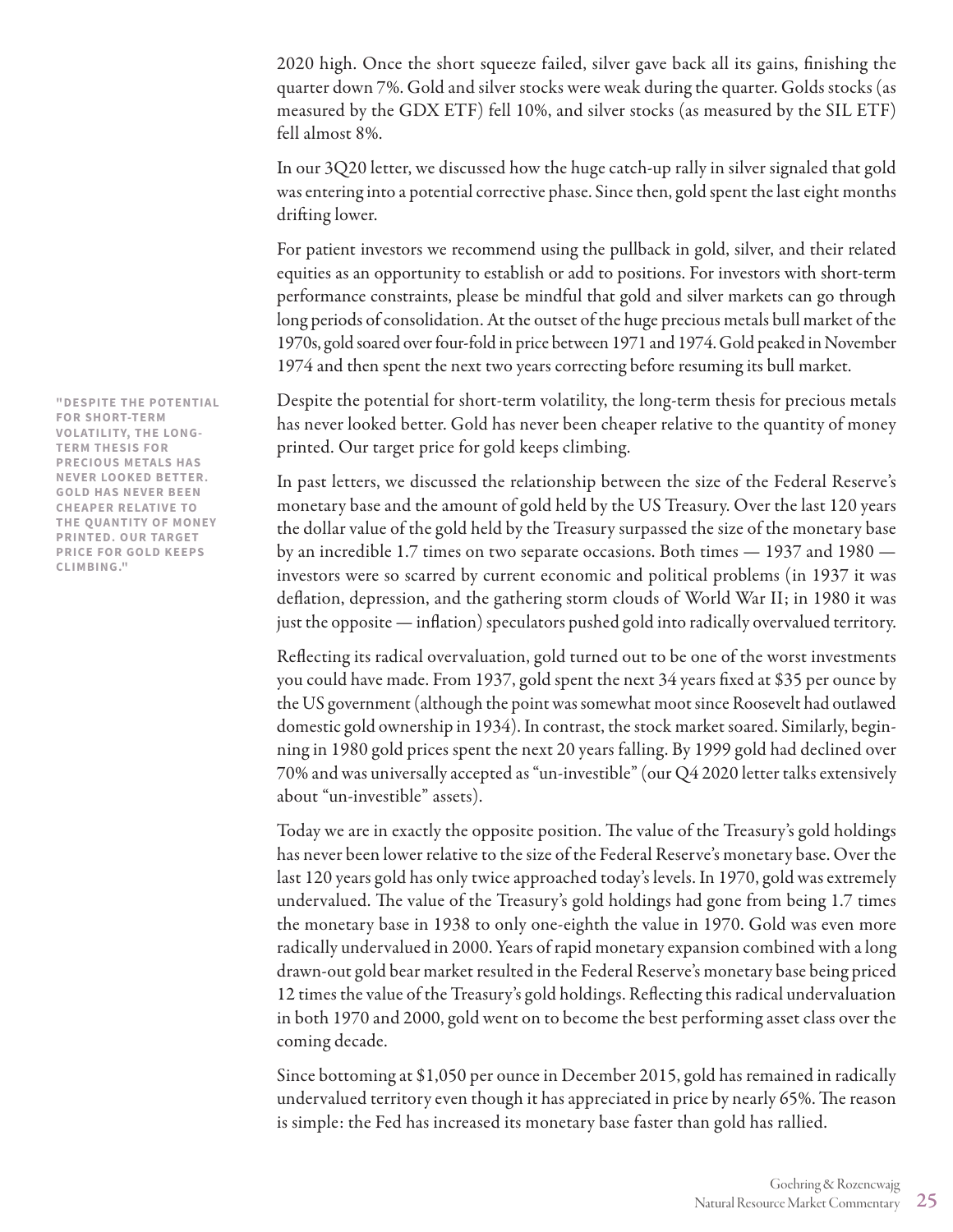The Fed's balance sheet was \$4.5 trillion in December 2015. After experimenting with letting assets roll off in 2018, the Fed aggressively reversed course once the Treasury secondary market seized up in September 2019. Over the next six months, the Fed's balance sheet nearly regained its former size. Then the COVID-19 pandemic hit.

By the beginning of 2020, the Fed's balance sheet was \$4.1 tr. As of April  $30<sup>th</sup>$  2021 it has exploded to \$7.8 tr — nearly 75% higher than five years ago when the gold market bottomed. The Fed's balance sheet exceeds the dollar value of the US Treasury's holding by a record 14 times — significantly more than the undervaluation experienced in the late 1990s.

According to this measure, gold is now the most radically undervalued it has ever been. Even adjusting for excess reserves (i.e., money created by the Fed but placed back on the liability side of the balance sheet), gold is still radically undervalued. Removing the \$2.8 tr of excess reserves presently on the Federal Reserve balance sheet, the monetary base is still 11 times bigger than the value of the Treasury's gold holdings.

Despite having rallied from \$260 in 1999 to \$1,750, we believe gold is more undervalued relative today than any point in history.

Assuming the value of the Treasury gold holdings once again reached the monetary base (remember in 1938 and 1980 they reached 1.7 times the monetary base), gold would have to reach \$25,000 per ounce. Removing the excess reserves from the monetary base, gold would still have to reach \$15,000 per ounce. To reach the historical peak of 1.7 times (which mind you occurred twice in the twentieth century), gold would have to exceed \$30,000 per ounce, even with excess reserves removed.

For patient investors looking for a radically undervalued uncorrelated asset class with massive upside potential, gold represents a wonderful opportunity.

For investors with performance constraints who want to carefully time increasing their precious metals exposure, we believe the present corrective phase is not yet over. Two important sources of demand remain very weak. First, central banks continue to be net sellers of gold after having accumulating over 600 tonnes in each of 2018 and 2019. Last year, they slowed their purchased dramatically (please see our 4Q2020 letter) and this trend has continued into 2021.

According to the World Gold Council, central banks were net sellers of 16.7 tonnes of gold in January and February 2021. Since June 30 2020, central banks have only been net buyers of 16 tonnes of gold, down an incredible 400 tonnes compared with the second half of 2019 and first quarter of 2020. Given the huge strains put on government finances by the COVID-19 pandemic, we could well be in a lengthy period of subdued central bank buying.

Another large source of demand, the western physical buyers, has turned from net buyers to net sellers. After steadily accumulating a huge 2,250 tonnes between May 2019 and October 2020, increasing their holdings by almost 60%, the 16 physical gold ETFs we follow have turned into persistent sellers. Since October, physical gold ETFs have sold 370 tonnes, or nearly 30% of what they accumulated in their last accumulation phase. Currently, the ETFs continue to sell gold.

Silver had a much different experience during the quarter. As we mentioned earlier, silver became the focus of an engineered short squeeze by retail investors hoping to repeat their

**"FOR PATIENT INVESTORS LOOKING FOR A RADICALLY UNDERVALUED UNCORRELATED ASSET CLASS WITH MASSIVE UPSIDE POTENTIAL, GOLD REPRESENTS A WONDERFUL OPPORTUNITY."**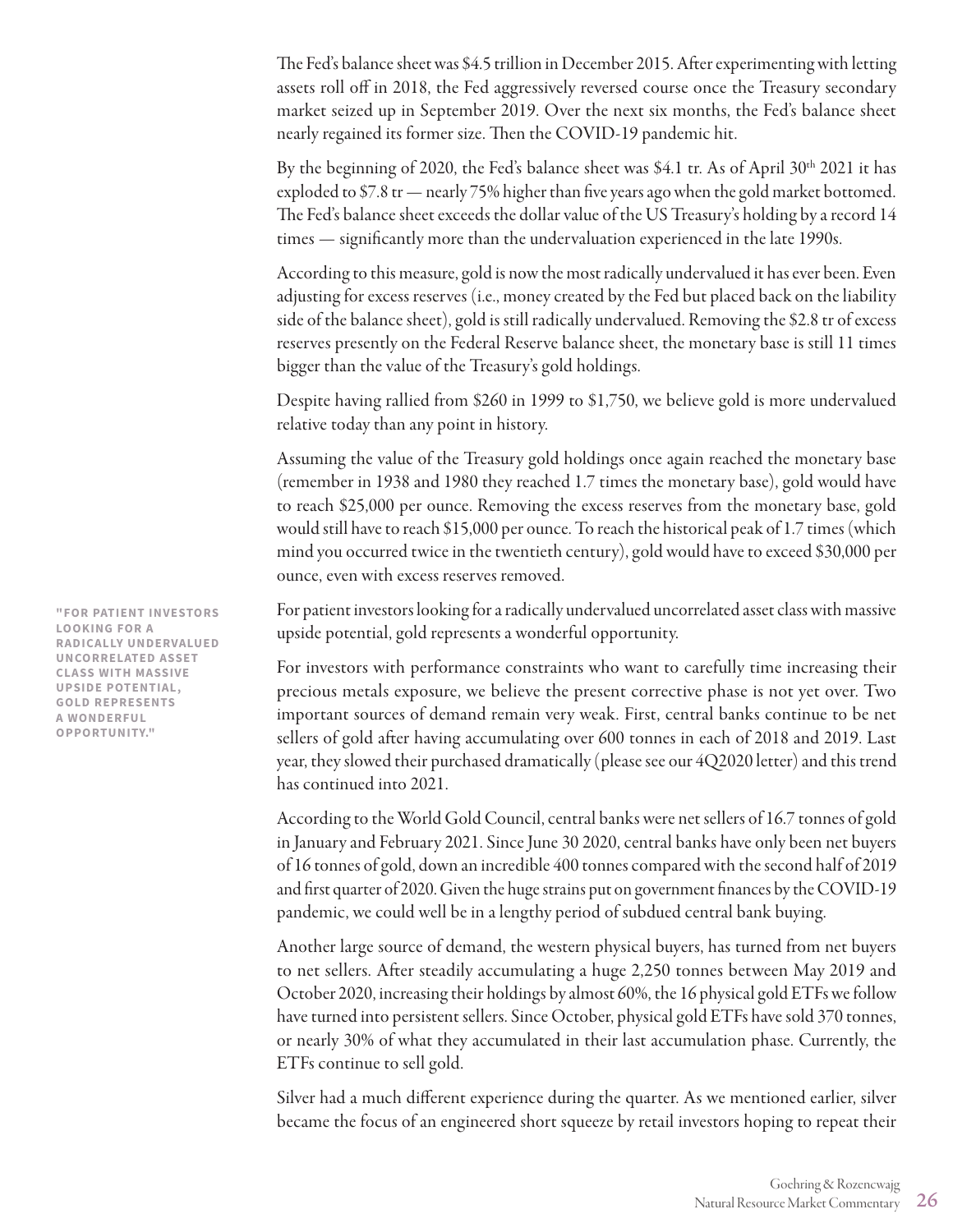short squeeze success in stocks such as GameStop.

Relying on widely circulated rumors of huge silver short positions currently maintained by a large New York bank, the Reddit community began to aggressively buy silver starting in the last week of January.

The buying pressure can easily be seen in the silver accumulation of the top 10 physical silver ETFs we follow. From October 2019 to October 2020, silver (like gold) went through a huge accumulation phase. The 10 physical silver ETFs accumulated 12,000 tonnes of silver — an increase of 75%. Starting in October these physical silver ETFs began to lightly liquidate silver until the end of January. Then in a response to the surge of retail silver buying, these 10 physical silver ETF's added an additional 3,600 tonnes in only four days.

Spot silver prices rallied from \$25 to \$30 per ounce, but retail buyers were met with significant selling pressure and the silver has now given up all its gains. The physical silver ETFs meanwhile have liquidated all the silver accumulated during the attempted short squeeze.

The attempted short squeeze by retail investors was met with defeat this time, as we expected it would. We have never been a big believer in the rumor that the silver market has embedded within it a huge short position. The lack of success by the retail community lends credence that this short position may not exist or, if it does exist, it may not be as large as commonly believed.

Given all the drama, we would like to make some points regarding the silver market today. Silver's price action over the last six months has been notable. Since gold peaked last August, silver has been quietly outperforming gold. Since November 2020, silver is now up 10% while gold is down 10%. As we mentioned in our inflation essay in this letter, we are big believers that inflationary pressures will return much sooner than most investors believe. Is silver's quiet outperformance relative to gold telling us that inflationary pressures are also quietly building? Silver's relative strength, we believe, is giving us another signal that inflation is about to return with a vengeance.

For investors looking for an asset class with huge sensitivities to inflation, silver should be seriously considered. In the inflationary 1970s, silver appreciated an amazing 40 fold in price. It was ultimately the focus of a huge operation by the Hunt Brothers to corner the market, driving silver to over \$50 per ounce — a price that is still 100% higher than the price of silver today.

Although not as cheap relative to gold as it was last year (the gold-silver ratio is 70 versus its all-time high of 125 last year), silver still has significant upside potential. In the last gold bull market which peaked in 2011, the gold-silver ratio fell to under 35. During the great precious metals bull market of the 1970s, the ratio fell to 15.

Given our belief that inflation is about to become a huge problem, we would like to emphasize two points. We believe the manipulation of silver prices last quarter by retail investors will only be the first of many attempts by speculators to "bull" the silver market this decade. Before this precious metals bull market is over, we believe another attempt will be made by either financial speculators or wealthy individuals to corner the silver market, much like the Hunt Brothers tried to do 40 years ago. In dollar terms, the silver market is only 5% of the gold market. Given the massive amounts of money creation, silver would present itself as a tempting target. Second, we believe before this precious metals bull market is over, we will see the gold-silver ratio approach the level it saw back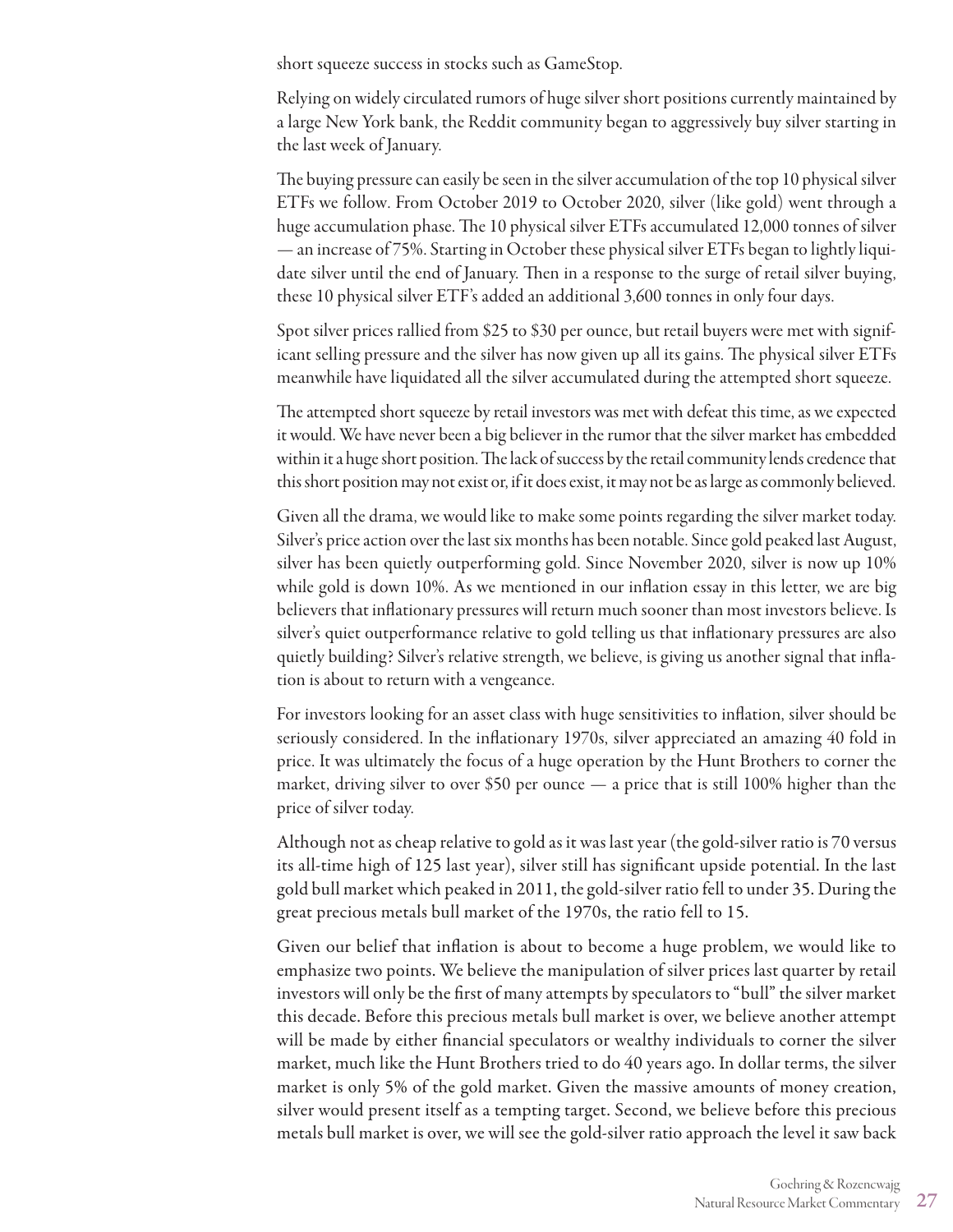in 1980 — 20 or below. If gold hits our \$15,000 target and the gold-silver ratio falls to 20, this implies a silver price of \$750 per ounce — 30 times higher than today's price.

In summary, the corrective phase in gold remains in place. Although gold demand remains extremely strong in India, conflicting demand signals are still emanating from China. However, central bank gold buying has receded to almost nothing and western physical gold demand has now turned into a source of supply. The loss of this demand from both central bank and western investors is pressuring the gold price. We are carefully monitoring the potential return of demand from both sources. For long-term patient investors, you are again being presented with another great buying opportunity in both gold and silver. For investors with shorter time horizons, we still believe that depressed markets such oil, natural gas, and agricultural fertilizers offer greater opportunity in the short term.

### *Gas Getting More and More Bullish*

Natural gas prices were flat during 1Q21. Weather was a near-constant negative headwind in North American natural gas markets this winter. November and December were much warmer than normal while January was near normal and March was 10% milder than normal. Only February was colder than normal by 15%, but this was not enough to offset the other months. Overall the 2020–2021 withdrawal season was 5% warmer than 10-year averages.

Despite the mild winter, storage withdrawals were higher than average. US inventories started the withdrawal season 200 bcf (or 5%) above 10-year averages before working off nearly all of this excess by the beginning of the injection season. Inventories finished the winter season only slightly above average.

US natural gas supply continues to show limited growth. Production over the last four quarters averaging 91.2 bcf/d, down 5.6% year-on-year. Although January production was up 1.3 bcf/d compared with Q4, it remained 2.6 bcf (or 3%) below the same period last year.

Production estimates from the Energy Information Agency's (EIA) April Drilling Productivity Report suggests no growth through at least May.

The US natural gas rig count remains far below the level needed to keep production flat, let alone grow. After having peaked at 200 rigs in February 2020, the US natural gas rig count fell to 68 rigs in July before rebounding to 94 rigs today. Our models suggest today's activity levels are still too low to offset base declines, resulting in continued declines.

Notably, activity remains subdued in the Marcellus. Over the last 10 years, the Marcellus has been the driving force behind surging US natural gas supply. From almost zero production in 2010, the Marcellus produces almost 30% of US gas supply today.

In previous letters, we discussed how the Marcellus and Haynesville were rapidly reaching a point where production would plateau and begin to decline. According to our neural network, both plays were reaching the same geological challenges faced previously by the Barnett and the Fayetteville, immediately before they plateaued and started declining.

Barnett production grew rapidly in the early 2000s. Production unexpectedly plateaued in 2013 and peaked at almost 5.5 bcf/d in 2015 before entering into a persistent decline. Production from the Barnett is now only 2.3 bcf per day, almost 60% below its peak. In

**"PRODUCTION ESTIMATES FROM THE ENERGY INFORMATION AGENCY'S (EIA) APRIL DRILLING PRODUCTIVITY REPORT SUGGESTS NO GROWTH THROUGH AT LEAST MAY."**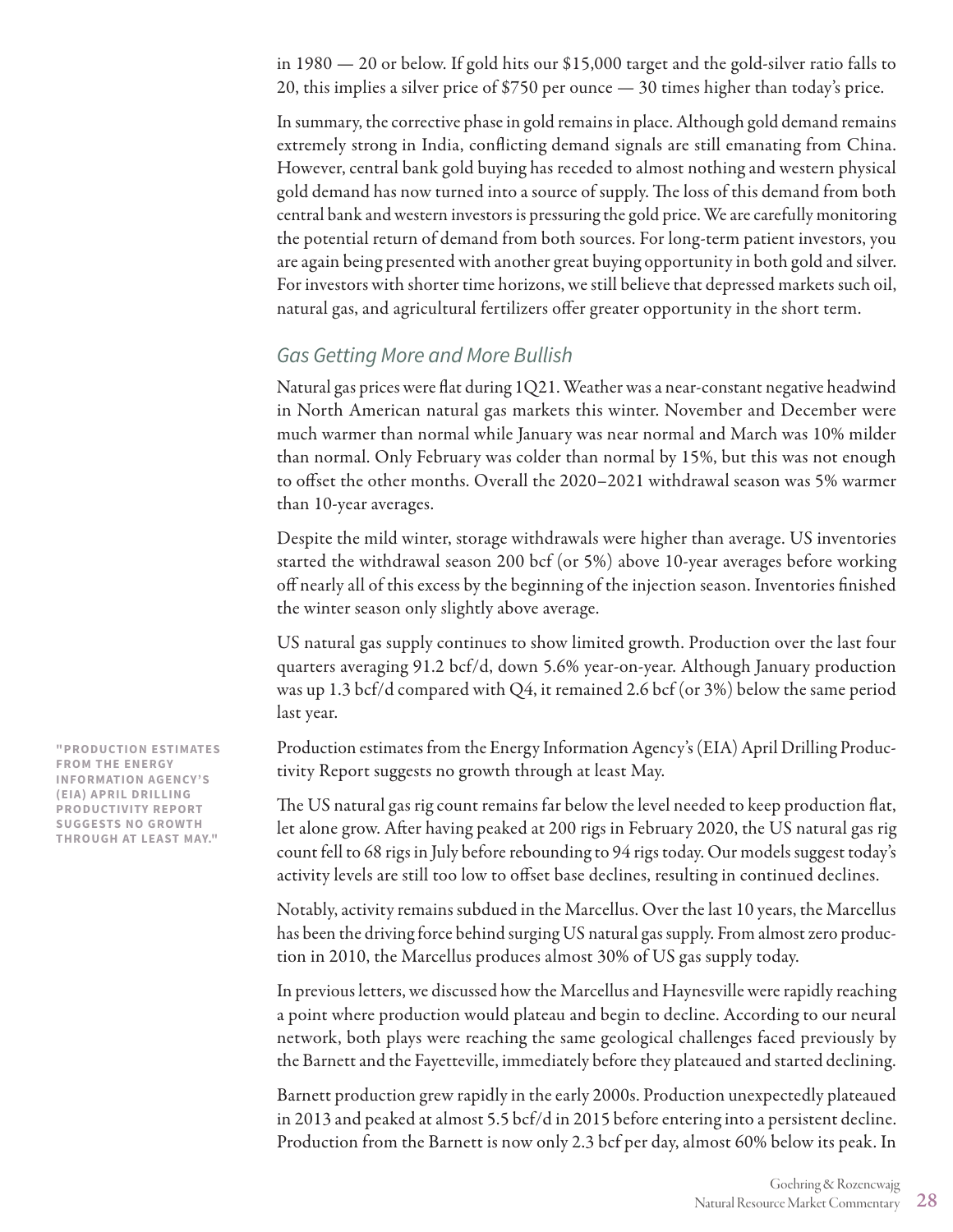the case of the Fayetteville, production ramped up sharply in 2007, began plateauing in 2012, peaked at almost 3 bcf per day in 2013, and then began its steep decline. Presently, Fayetteville production averages  $1~\text{bcf/d} - 65\%$  below its peak.

What caused the plateau and then steady declines in both plays? According to our neural network, drilling productivity plateaus once 40% of tier 1 locations in a play have been dilled. Productivity begins to fall once 60% of tier 1 locations have been drilled. In the case of the Barnett, 40% and 60% of tier 1 prospects were drilled in 2013 and 2015, respectively. By 2015, production in the Barnett peaked and began a persistent decline. In the case of the Fayetteville, 40% and 60% of tier 1 prospects were drilled by 2012 and 2014, respectively. Production in the Fayetteville began to peak in 2011 and by the end of 2014 production began its steep decline.

Our neural network tells us that 60% of tier 1 Haynesville wells have now been developed and 40% of tier 1 Marcellus locations have been drilled. If our analysis is correct, the Haynesville will begin to experience chronic declines soon while Marcellus production will begin to plateau. By 2023, we estimate 60% of the tier 1 Marcellus locations will have been developed and production will fall.

The Haynesville plateaued in the beginning of 2019 and production has since been flat. Likewise, Marcellus production stopped growing in mid-2019 and has also been flat since.

The Marcellus rig count peaked in 1Q19at 68 rigs, just as production began to plateau. Even before the COVID-19 lockdown took hold, the rig count in the Marcellus had declined by 40% to 40 rigs. Marcellus rigs collapsed to 24 last September during the worst of the COVID-19-related economic dislocations. Today it has only rebounded modestly to 29 rigs.

Production in the Marcellus stopped growing with close to 70 rigs drilling for natural gas. With only 29 rigs operating, production will soon begin to decline. Our neural network puts forth strong evidence why the Marcellus has seen such rig count weakness. At the beginning of 2019, 40% of tier 1 drilling locations had been drilled. Today that figure stands close to 50 %. We believe the weakness in Marcellus drilling activity strongly reflects the dwindling number of Tier 1 locations left to drill.

A similar pattern has emerged in the Haynesville. The rig count in the Haynesville peaked in Q1 of 2019 at 58 rigs just as production began to plateau. The rig count then fell 27% to 42 rigs before COVID hit. During the worst of the pandemic, 31 rigs were drilling in the Haynesville.

Since then the Haynesville rig count has rebounded to only 45 — still almost 35% below its 2019 peak.

Our neural network tells us that nearly 60% of tier 1 wells have now been drilled in the Haynesville and, just as in the Marcellus, we believe the weakness in the Haynesville rig count reflects the dwindling number of tier 1 well locations left to drill.

The importance of the Marcellus and Haynesville gas play cannot be overstated. Since 2006, US natural gas production has grown 90% and the Marcellus and Haynesville represent over 75% of this growth.

The severe production declines in both the Barnett and Fayetteville shale gas fields clearly